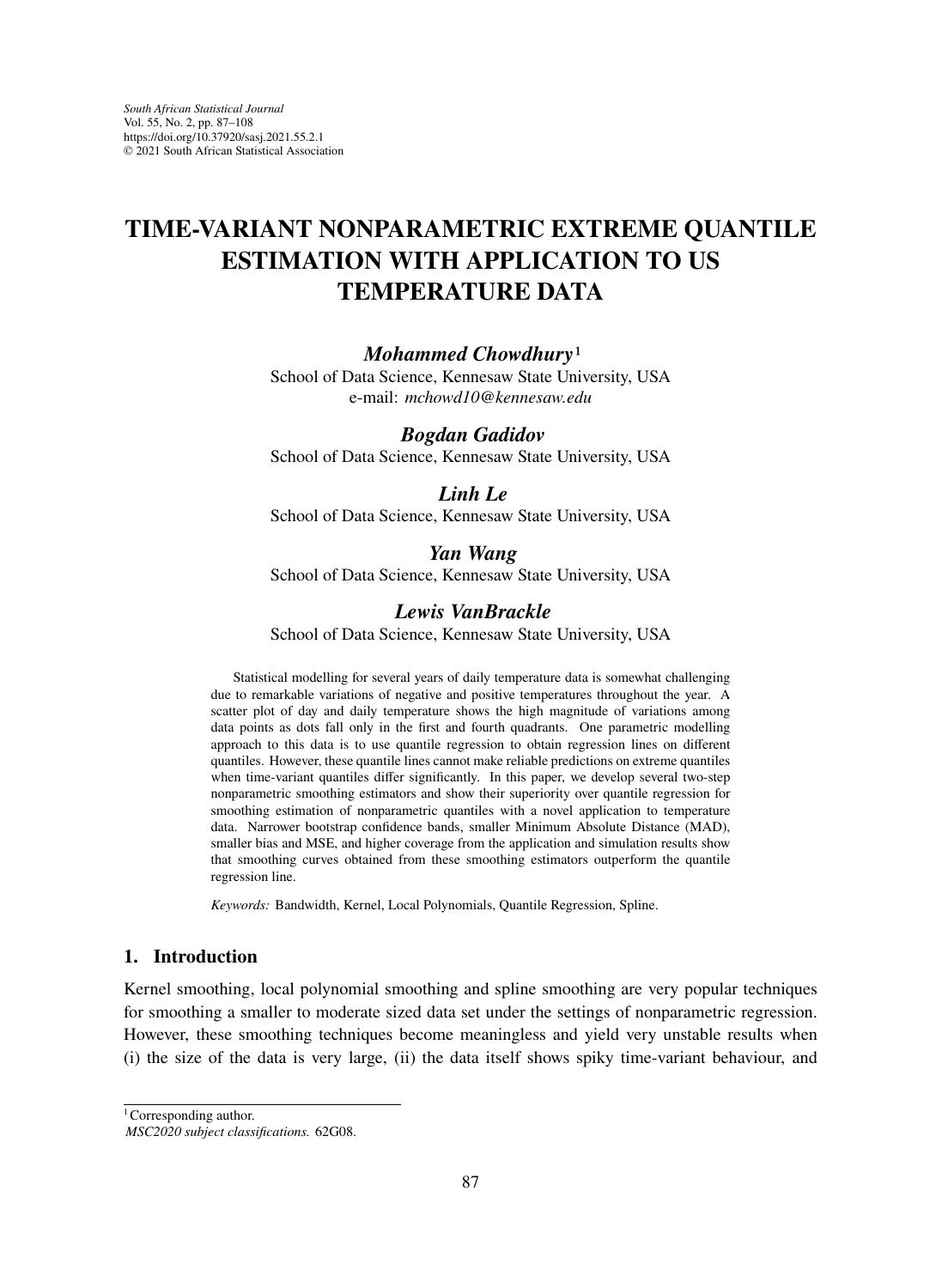(iii) one-step smoothing is used to accommodate (i) and (ii). Data having attributes (i) and (ii) are usually smoothed on the first difference or second difference of the response variable to avoid over-smoothing and under-smoothing of the raw data, and statistical interpretations and prediction are made on the original scale by back transformation. On the other hand, when the purpose is to estimate and predict time-variant quantiles (e.g., minimum and maximum temperature of yearly data or other extreme quantiles), a small data set might not have enough time-variant quantiles with substantial variations among them. In this paper, we propose and develop three two-step nonparametric smoothing estimators for smoothing estimation of the time-variant extreme quantiles (empirical or nonparametric quantiles) with attributes (i) and (ii). Two-step smoothing estimators can easily accommodate big data in its estimation procedures if the purpose is to estimate time-variant unknown constants. More specifically, if the purpose is to estimate time variant smoothing quantiles or parameters from multiple years of data, then one-step smoothing (kernel log likelihood smoothing method) is not possible if the parametric structure of the response variable is not specified. A Kernel log likelihood smoothing estimate is obtained from the likelihood function multiplied by the kernel weighting function. Another one-step method, quantile regression, will not be able to make good approximations of the extreme quantiles when time-variant quantiles vary significantly. To overcome these estimation problems, two-step estimation procedure has been incorporated in the estimation procedure. Two-step estimation procedure consists of obtaining raw estimates of unknown quantiles by an empirical approach from the original data in the first step. These raw estimates of the timevariant quantiles are treated as the data points of the response variable and in the second step, the raw estimates are smoothed by applying smoothing estimators such as local polynomial, kernel or spline as derived in Section 3.

Nadaraya–Watson (Nadaraya, 1964; Watson, 1964) first developed and used kernel smoothing estimation, and since then it has been used in many applications, such as kernel density estimation (Silverman, 1986; Scott, 1992), kernel smoothing estimation of unknown functions (Hart and Wehrly, 1986), kernel smoothing estimation of distribution functions (Chowdhury et al., 2017, 2018), kernel smoothing estimation of time-variant parametric models (Chowdhury, 2017), two-step estimation of time-variant parameters and quantiles (Chowdhury et al., 2017), and estimation of time-varying coefficient models by a kernel estimator (Hoover et al., 1998). Local polynomial smoothing was first studied by Stone (1977, 1980, 1982) and Cleveland (1979) and then by Fan (1992, 1993), Fan and Gijbels (1992, 1996) and Ruppert and Wand (1994), among others. Smoothing splines have been studied by many authors, such as Schoenberg (1964), Reinsch (1967), Wahba (1975), and Silverman (1985), to name a few. See Eubank (1999) for a good review of spline methods and Wahba (1990) for a complete theoretical treatment.

In order to obtain smoothing nonparametric quantiles on the entire time range, we have derived three two-step smoothing estimators by modelling the time-variant raw estimates of the nonparametric quantiles. These estimators could be used when the parametric form of the response variable is unknown, the size of the data is big, or the data have significant variation by time points. For the estimation method, we first obtain time-variant raw estimates of the extreme quantiles at a set of distinct time points, and then compute the final estimators at any time point by smoothing the available raw estimates using these nonparametric smoothing estimators. We compare the relative performance of these smoothing estimators among themselves and with the quantile regression line by computing the MAD values of the observed and smoothed quantiles for the temperature data from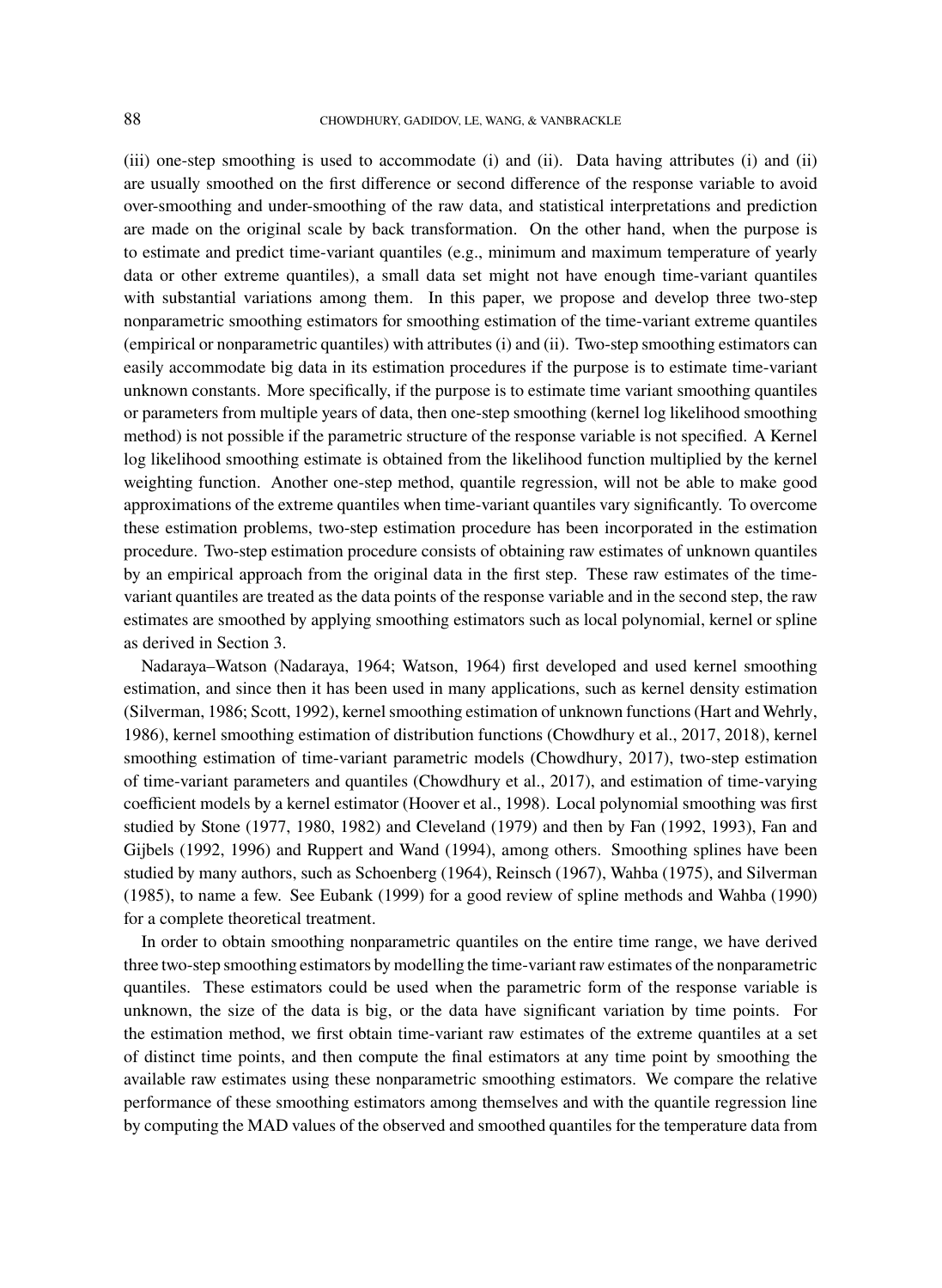seven US cities. We also construct their corresponding bootstrap confidence bands. All statistical computations and simulations are performed in R.

We describe time-varying nonparametric quantiles and parametric quantile regression in Section 2, and present our derivation of two-step smoothing estimators in Section 3. In Section 4, results from simulation studies are shown and an application of our procedures is presented in Section 5. Finally, we briefly discuss in Section 6 some further implications and extensions of the these procedures.

## **2. Quantiles and parametric quantile regression**

Let  $F_{Y_{tji}}(\cdot)$ ,  $j = 1, 2, ..., J$ ,  $i = 1, 2, ..., n_j$ , be a time-variant distribution function.  $Y_{tji}$  stands for *i*th observation of the  $t_j$ th year. More specifically, if  $i = 79$  and  $j = 11$ , then  $Y_{t_j i}$  stands for the 79th observation of the 11th year (there are up to 366 observations for each year). A value for the extreme quantile  $\eta$  for each  $t_j$  is estimated as

$$
\tilde{\xi}_{\eta}(t_j) = \inf \{ y_{t_j i} : F(y_{t_j i}) \ge \eta \} = F^{-1}(\eta),
$$
\n(1)

where infimum is running over *i* and  $\eta \in (0, 1)$ . When  $F(\cdot)$  does not belong to any parametric family, we can use the empirical version of  $F(\cdot)$  to compute  $\xi_n(t_i)$ . We consider  $\eta = 0.95$  and  $\eta = 0.05$  in our application to US temperature data. The quantile regression estimator for quantile  $\eta$  minimises the objective function

$$
Q(\beta_q) = \sum_{i: y_i \ge x'_i \beta} \eta |y_i - x'_i \beta_q| + \sum_{i: y_i \ge x'_i \beta} (1 - \eta) |y_i - x'_i \beta_q|. \tag{2}
$$

This nondifferentiable function is minimised via the simplex method, which is guaranteed to yield a solution in a finite number of iterations. Interested readers can refer to the well-known paper of Koenker and Bassett (1978) for more on quantile regression.

### **3. Three nonparametric regressions**

## **3.1 Estimation method**

Our estimation is based on a two-step procedure in which we first split the sample space by a variable such as time or age, which is regarded as the explanatory variable in the nonparametric regression setting. For each split data, unknown statistical constants of interest, known as parameters, are estimated (method of moments, MLE, Bayesian methods or empirical methods) for each time point by engaging the response variable. These point-wise unrefined estimates are sometimes regarded as the raw estimates. In the second step, these unrefined estimates are smoothed by nonparametric regressions to obtain a predicted or smoothed value at any point on the entire time range. More specifically, suppose S is our sample space, which we split in J disjoint sets  $S_i$  by time variable  $t_i$ such that  $\sum_{j=1}^{J} S_j = S$ . By using the subjects in  $S_j$  at time  $t_j \in \mathbf{t}$ , we first estimate point-wise quantiles  $\tilde{\xi}_{\eta}(t_j)$  of  $\tilde{\xi}_{\eta}(t_j)$ , and then derive the smoothing estimates of  $\xi_{\eta}(t)$  for any  $t \in \tau$  by applying the nonparametric regression over the corresponding  $\tilde{\xi}_{\eta}(t_j)$  at each  $t_j$ . This two-step smoothing approach is computationally simple and can be used for both longitudinal data and time-variant cross-sectional data. For cross-sectional data, this procedure does not need correlation assumptions across different time points and for longitudinal data the correlation would be negligible if the repeated measurements appear in a manner of random long distant time points. By following this estimation method, we will derive the following three two-step nonparametric smoothing methods.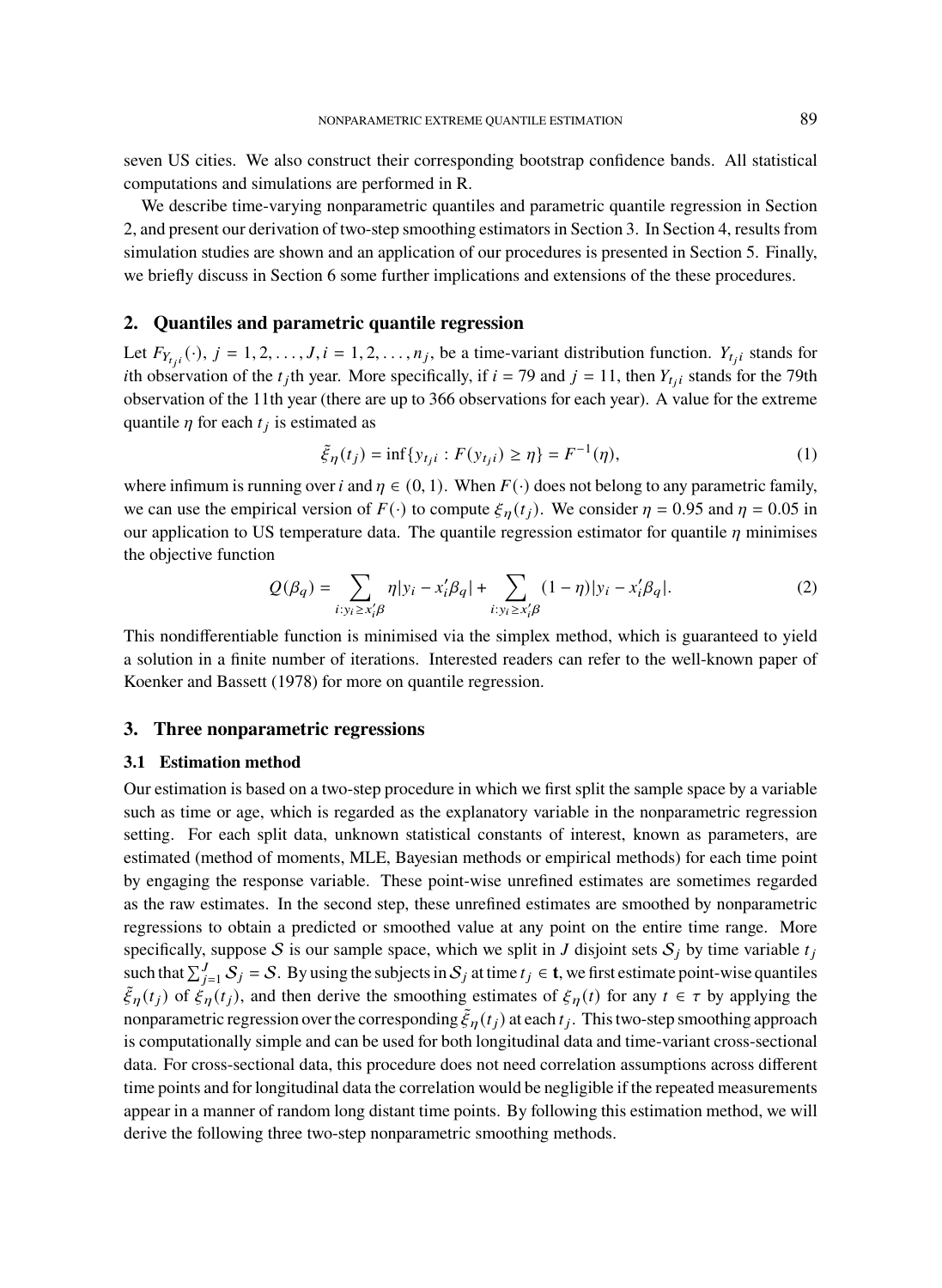### **3.2 Two-step local polynomial smoothing regression**

Suppose that  $\xi_{\eta}(t)$  is  $(p+1)$  times continuously differentiable with respect to  $t \in \tau$ . Let  $\xi_{\eta}^{(q)}(t)$  be the qth derivative of  $\xi_{\eta}(t)$ ,  $1 \leq q \leq p$ , and  $\delta_{q}(t) = \xi_{\eta}^{(q)}(t)/q!$ . By the Taylor expansion of  $\xi_{\eta}(t)$ , we have  $\xi_{\eta}(t) \approx \sum_{q=0}^{p} \delta_q(a_0)(t_j - a_0)^q$  for t in some neighbourhood of  $a_0$ . We treat the raw estimates  $\tilde{\xi}_{\eta}(t_j)$ as the "observations" of  $\xi_{\eta}(t_j)$  at  $t_j$ , and obtain the pth local polynomial estimators by minimising  $\sum_{j=1}^{J} {\{\tilde{\xi}_\eta(t_j) - \sum_{q=0}^{p} \delta_q(t)(t_j - a_0)^q\}^2} K_h(t_j - a_0)$ , where  $K_h(t_j - a_0) = K[(t_j - a_0)/h]/h, K(\cdot)$  is a nonnegative kernel function, and  $h > 0$  is a bandwidth. Using the matrix formulation, we define  $\widetilde{\xi}_{\eta}(\mathbf{t}) = (\widetilde{\xi}_{\eta}(t_1), \ldots, \widetilde{\xi}_{\eta}(t_J))^T, \delta(t) = (\delta_0(t), \ldots, \delta_p(t))^T, G(t; h) = \text{diag}\{K_h(t_j - a_0)\}\$  with jth column  $G_j(t; h) = (0, \dots, K_h(t_j - a_0), \dots, 0)^T$ , and  $T_p(t)$  the  $J \times (p+1)$  matrix with its jth row given by  $T_{j,p}(t) = (1, t_j - a_0, \ldots, (t_j - a_0)^p)$ . The local polynomial estimators  $\delta_q(t)$  minimise  $Q_G[\delta(t)] =$  $\left[\tilde{\xi}_{\eta}(\mathbf{t}) - T_{p}(t)\delta(t)\right]^{T} G(t; h)\left[\tilde{\xi}_{\eta}(\mathbf{t}) - T_{p}(t)\delta(t)\right]$ . The *p*th order local polynomial estimator of  $\xi_{\eta}^{(q)}(t)$ based on  $\mathcal{E}_n(t_i)$ , which minimises  $Q_G[\delta(t)]$ , is

$$
\widehat{\xi}_{\eta}^{(q)}(t) = \sum_{j=1}^{J} \left\{ W_{q,p+1}(t_j, t; h) \, \widetilde{\xi}_{\eta}(t_j) \right\},\tag{3}
$$

where  $W_{q,p+1}(t_j,t;h) = q!e_{q+1,p+1}[T_p^T(t)G(t;h)T_p(t)]^{-1}[T_{j,p}^T(t)G_j(t;h)]$  is the "equivalent kernel function" (e.g., Fan and Zhang, 2000) and  $e_{q+1, p+1}$  is the row vector of length  $p + 1$  with 1 as its  $(q + 1)$ th entry and 0 elsewhere. By definition of  $\delta(t)$ , we have  $\hat{\delta}(t) = (\hat{\delta}_0(t), \dots, \hat{\delta}_p(t))^T$  and  $\hat{\xi}_{\eta}^{(q)}(t) = \hat{\delta}_q(t) q!$  is an estimator of  $\xi_{\eta}^{(q)}(t)$ ,  $q = 0, 1, ..., p$ . For local polynomial fitting  $p - q$ should be taken to be odd as shown in Ruppert and Wand (1994) and Fan and Gijbels (1996). When  $p = 1$ , we get the local linear estimator  $\xi_{\eta_L}(t) = \delta_0(t)$  of  $\xi_{\eta}(t)$  based on (3) and the equivalent kernel function  $W_{0,2}(t_j, t; h)$ . So, the local linear estimator is

$$
\widehat{\xi}_{\eta_L}(t) = \widehat{\xi}_{\eta}^{(0)}(t|x). \tag{4}
$$

### **3.3 Two-step kernel smoothing regression**

Suppose the random bivariate observations  $(t_1, \xi_n(t_1)), \ldots, (t_J, \xi_n(t_J))$  each has joint density  $f(t, \xi_n(t))$ . Let  $m(t)$  be an unknown function, which could be expressed by the nonparametric regression model:

$$
\xi_{\eta}(t_j) = m(t_j) + \epsilon_j, \quad j = 1, \dots, J,
$$
\n(5)

where  $\epsilon_j$  satisfies  $E(\epsilon_j) = 0$ ,  $Var(\epsilon_j) = \sigma_{\epsilon}^2$  and  $Cov(\epsilon_j, \epsilon_k) = 0$  for  $j \neq k$ . Thus, we have

$$
m(t) = E[\xi_{\eta}(t)|T = t] = \int \xi_{\eta}(t) f[\xi_{\eta}(t)|t] d\xi_{\eta}(t) = \frac{\int \xi_{\eta}(t) f[t, \xi_{\eta}(t)] d\xi_{\eta}(t)}{\int f[t, \xi_{\eta}(t)] d\xi_{\eta}(t)} = \frac{N}{D}.
$$
 (6)

 $m(t)$  is a ratio of two correlated random terms. A product kernel density estimator technique will be used to estimate  $N$  and  $D$  separately. Therefore, by using the symmetry of the kernel and transformation of variables, we have

$$
\hat{f}[t,\xi_{\eta}(t)] = \frac{1}{Jh_t h_{\xi_{\eta}}} \sum_{j=1}^{J} K\left(\frac{t-t_j}{h_t}\right) K\left(\frac{\xi_{\eta}(t) - \xi_{\eta}(t_j)}{h_{\xi_{\eta}}}\right) = \frac{1}{J} \sum_{j=1}^{J} K_{h_t}(t-t_j) K_{h_{\xi_{\eta}}}(\xi_{\eta}(t) - \xi_{\eta}(t_j)),
$$
\n
$$
D = \int \hat{f}[t,\xi_{\eta}(t)] d\xi_{\eta}(t) = \frac{1}{J} \sum_{j=1}^{J} K_{h_t}(t-t_j) \int K_{h_{\xi_{\eta}}}(\xi_{\eta}(t) - \xi_{\eta}(t_j)) d\xi_{\eta}(t) = \frac{1}{J} \sum_{j=1}^{J} K_{h_t}(t-t_j) = \hat{f}(t),
$$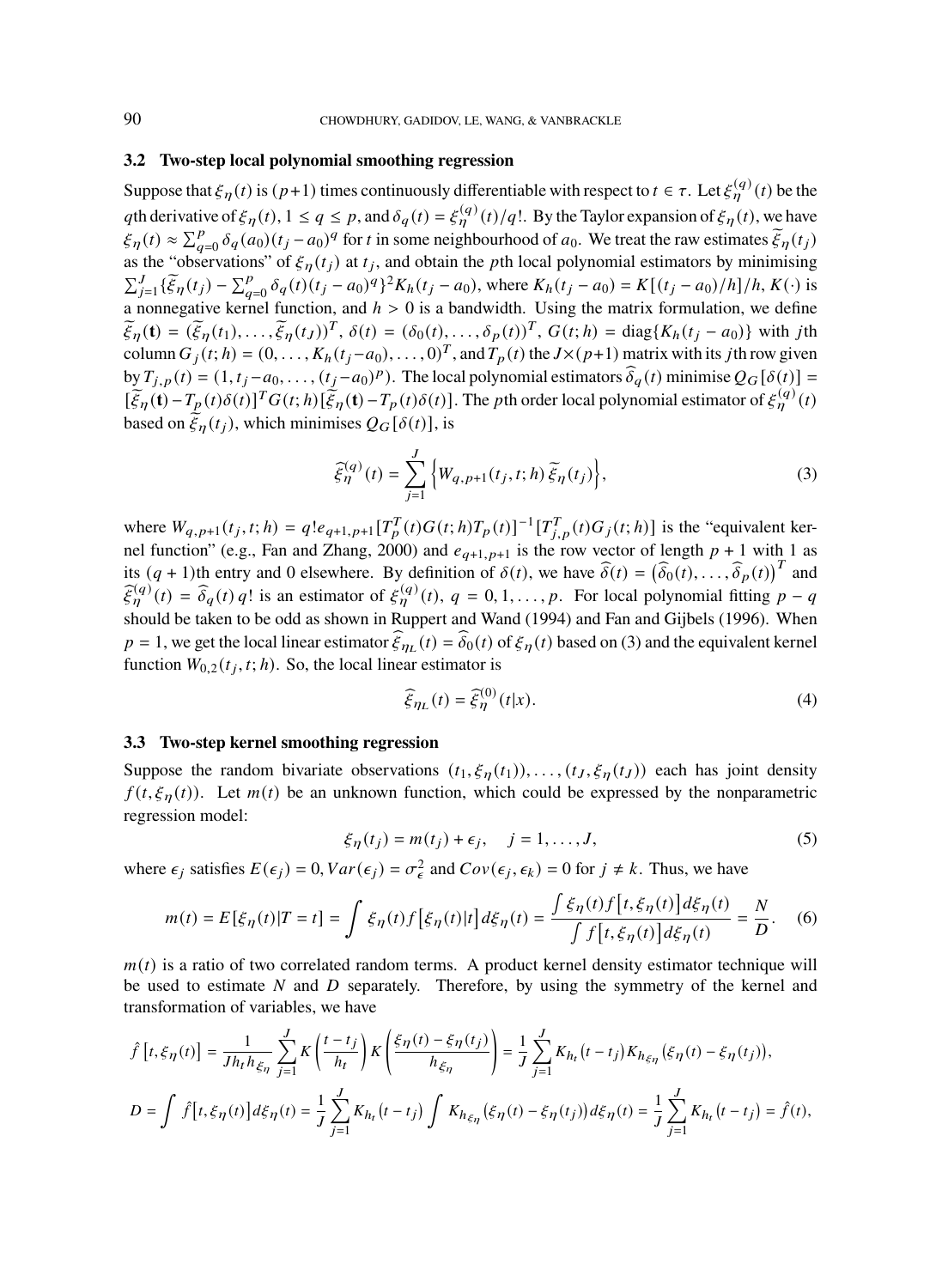$$
N=\int \xi_\eta(t)\widehat{f}\left[t,\xi_\eta(t)\right]d\xi_\eta=\frac{1}{J}\int \xi_\eta(t)\sum_{j=1}^J K_{h_t}\big(t-t_j\big)K_{h_{\xi_\eta}}\big(\xi_\eta(t)-\xi_\eta(t_j)\big)=\frac{1}{J}\sum_{j=1}^J K_{h_t}\big(t-t_j\big)\xi_\eta(t_j).
$$

Therefore, we have

$$
\hat{m}(t) = \sum_{j=1}^{J} W_{h_t}(t - t_j) \xi_{\eta}(t_j),
$$
\n(7)

where  $K_{h_t}$  (.) =  $K(.)/h_t$ ,  $W_{h_t}$  ( $t - t_j$ ) =  $K_{h_t}$  ( $t - t_j$ )/ $\sum_{j=1}^{J} K_{h_t}$  ( $t - t_j$ ), and  $\sum_{j=1}^{J} W_{h_t}$  ( $t - t_j$ ) = 1. Estimator (7) is widely known as the Nadaraya–Watson kernel estimator.  $h$  is known as the bandwidth or smoothing parameter.

## **3.4 Two-step spline smoothing regression**

Let us consider the data points  $(t_1, \xi_n(t_1)), (t_2, \xi_n(t_2)), \ldots, (t_j, \xi_n(t_j)).$  We want to find a function  $\hat{m}(t)$ , which is a good approximation to the true regression function  $m(t) = E(\xi_n(t)|T = t)$ . A natural way to do this is to minimise the spline objective function

$$
O(m, h) = \sum_{j=1}^{J} (\xi_{\eta}(t_j) - m(t_j))^2 + h \int (m''(t))^2 dt,
$$
 (8)

where  $h$  is a smoothing parameter, chosen by cross-validation. The first term is just the mean squared error (MSE) using the curve  $m(t)$  to predict  $\xi_{\eta}(t)$ . The second term penalises curvature in the function.  $m''$  is the second derivative of  $m$  with respect to  $t$ , which confirms the existence of curvature of m at t. The sign of  $m''$  tells whether m is concave or convex but squaring it makes it immaterial. Integration of this over all  $t$  determines the average curvature of  $m$ . Finally, this is multiplied by  $h$  and added to the MSE. Given two functions with the same MSE, we choose the one with less average curvature. It can be shown (Green and Silverman, 1994; Solo, 1999) that (8) has an explicit, finite-dimensional, unique minimiser which is a natural cubic spline with knots at the unique values of the  $t_j$ ,  $j = 1, 2, ..., J$ . It seems that the family is still over-parametrised, since there are as many as  $J$  knots, which implies  $J$  degrees of freedom. However, the penalty term translates to a penalty on the spline coefficients, which are shrunk some of the way toward a linear fit (Hastie et al., 2009). Since the solution is a natural spline, we can write it as  $m(t) = \sum_{j=1}^{J} N_j(t)\theta_j$ , where the  $N_i$  are a J-dimensional set of basis functions for representing this family of natural splines. After the above reparametrisation, the optimisation problem (8) turns out to be

$$
O(\theta, h) = \sum_{j=1}^{J} \left( \xi_{\eta}(t_j) - \sum_{j=1}^{J} N_j(t) \theta_j \right)^2 + h \int \left( \sum_{j=1}^{J} N_j''(t) \theta_j \right)^2 dt.
$$
 (9)

By defining the basis matrix and penalty matrices N and  $\Omega \in \mathcal{R}$  by  $N_{ij} = N_j(t_i)$  and  $\Omega_{ij} =$  $N_i''(t)N_j''(t)dt$ , for  $i, j = 1, 2, \ldots, J$ , problem (9) becomes

$$
O(\theta, h) = (\xi_{\eta} - N\theta)^{T} (\xi_{\eta} - N\theta) + h\theta^{T} \Omega \theta.
$$
 (10)

The solution is easily seen to be  $\tilde{\theta} = (N^T N + h\Omega)^{-1} N^T \xi_{\eta}$ , with fitted smoothing spline

$$
\hat{m}(t) = N(N^T N + h\Omega)^{-1} N^T \xi_{\eta} = \sum_{j=1}^{J} N_j(t) \tilde{\theta}_j.
$$
\n(11)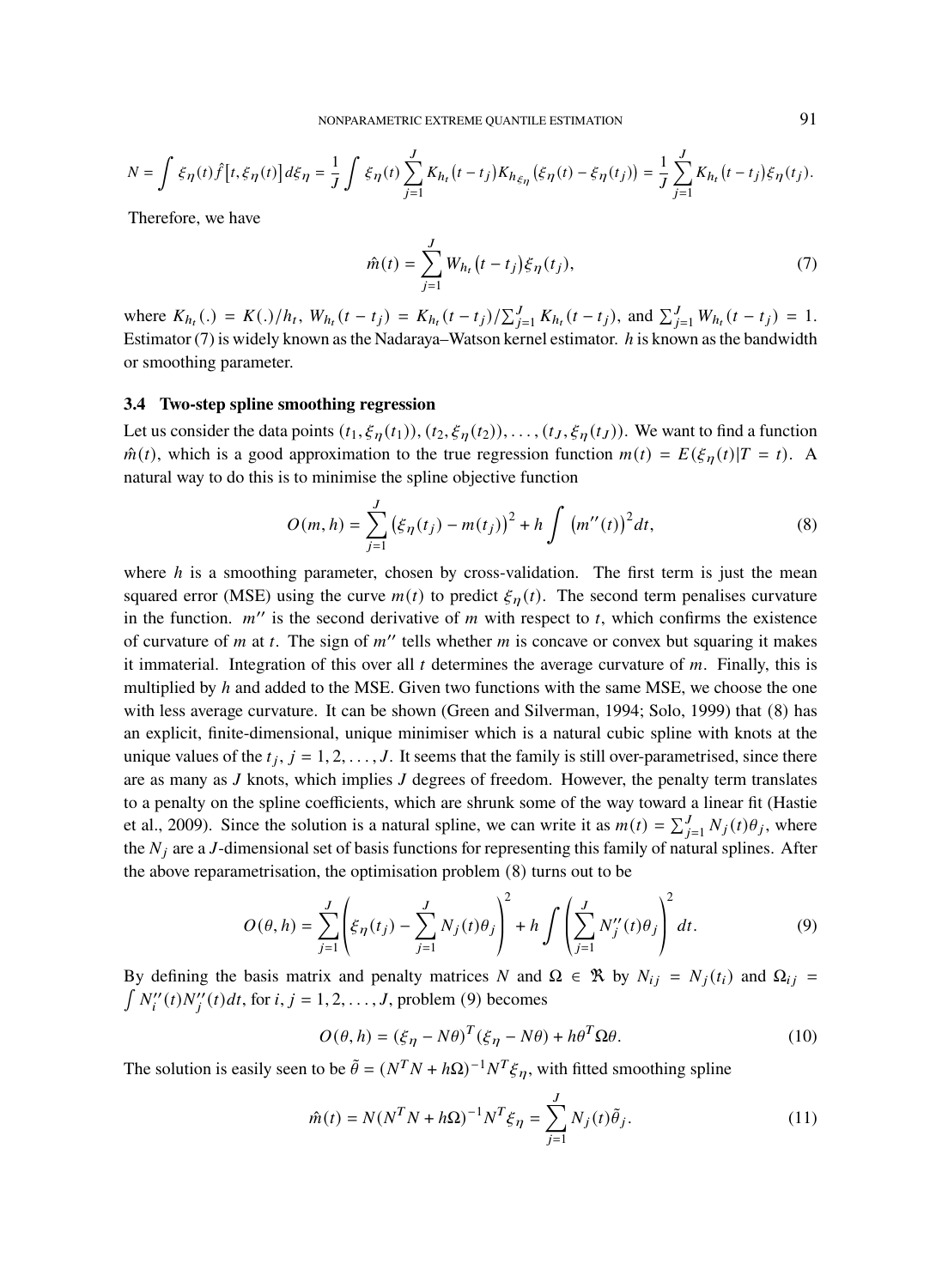#### **3.5 Minimum absolute distance (MAD) values**

Suppose  $\xi_{\eta}(t_j)$  are the observed values of the nonparametric quantile of order  $\eta$  at time point  $t_j$ . In our application, we consider  $\eta = 0.95$  and  $\eta = 0.05$ , which stand for 95th and 5th percentile values. Let  $\hat{\xi}_{\eta_{LP}}(t_j), \hat{\xi}_{\eta_{KS}}(t_j), \hat{\xi}_{\eta_{SS}}(t_j)$  and  $\hat{\xi}_{\eta_{QR}}(t_j)$  be the smoothed/fitted values obtained from local polynomial smoothing, kernel smoothing, spline smoothing and quantile regression. The MAD values for each of the three smoothing estimates with respect to the quantile regression estimate for each time point are computed by  $|\hat{\xi}_{\eta_{LP}}(t_j) - \xi_{\eta}(t_j)|$ ,  $|\hat{\xi}_{\eta_{KS}}(t_j) - \xi_{\eta}(t_j)|$ ,  $|\hat{\xi}_{\eta_{SS}}(t_j) - \xi_{\eta}(t_j)|$  and  $|\hat{\xi}_{\eta_{QR}}(t_j) - \xi_{\eta}(t_j)|$  for  $j = 1, ..., J$ . In Section 5, we compare the MAD values for each of the seven cities and select the Best Estimator (BE). The BE is chosen as the estimator with the smallest MAD value. The BE refers to the estimator that approximates the observed quantiles best.

#### **3.6 Kernel selection**

In nonparametric regression such as local polynomial smoothing and kernel smoothing, the kernel works as a weighting function. Similar to density estimation, kernel regression uses a kernel function  $K : \mathbb{R} \to \mathbb{R}$ , satisfying  $\int K(x)dx = 1$ ,  $\int xK(x)dx = 0$ ,  $0 \le \int x^2K(x)dx \le \infty$ . The Gaussian kernel and the Epanechnikov kernel are two commonly used kernels respectively defined by  $K(x) = (2\pi)^{-1/2} \exp(-\frac{1}{2}x^2), x \in \mathbb{R}$ , and  $K(x) = \frac{3}{4}(1 - x^2), |x| \le 1$ . MISE (Mean Integrated Squared Error) or AMISE (Asymptotic MISE) are two metrics to check the comparative performance of the kernels. The Epanechnikov kernel minimises AMISE, and is therefore considered optimal. The Epanechnikov kernel is used in our application and simulation studies. In nonparametric regression, kernel selection is not as important as the choice of bandwidth. No kernel is used in the two-step spline smoothing estimator.

#### **3.7 Cross-validation for bandwidth choices**

In nonparametric regression, the bandwidth controls the smoothness and roughness of the smoothing estimator. Two popular bandwidth selection techniques are "Leave-One-Subject-Out Cross Validation (LSCV)" and "Leave-One-Time-Point-Out Cross Validation (LTCV)." The LSCV procedure deletes observations one at a time while LTCV deletes all observations at the time design points  $t =$  $(t_1, \ldots, t_J)$ . The bandwidths for (4) and (7) and smoothing parameters for (11) are selected using the LTCV procedure because our data in the applications and simulations are binned to different time (age) points. The cross-validation criterion is

$$
CV(h) = \sum_{j=1}^{J} \sum_{i \in S_j} W_i \left\{ Y_i(t_j) - \widehat{\xi}_{\eta}^{(-j)}(t_j) \right\}^2,
$$
\n(12)

where  $W_i$  is a weight function which could be  $1/N$  and  $\hat{\xi}_{\eta}^{(-j)}(t_j)$  is the nonparametric regression estimators of (3), (7) and (11) applied to the data at all time points except time point  $t_j$ . The CV choice of h is the one that minimises  $CV(h)$  over  $h \ge 0$ . Bandwidth choice plays a significant role in nonparametric regression. A subjective or wrong choice of very small  $(h \rightarrow 0)$  or very large  $(h \rightarrow \infty)$  bandwidth will produce undersmoothed or oversmoothed curves. For a very large choice of bandwidth, nonparametric smoothing estimates converge to the ordinary least squares fit of a straight line yielding higher biases in smoothing curve. On the other hand, if the bandwidth is very small, the smoothing estimates will have large variances.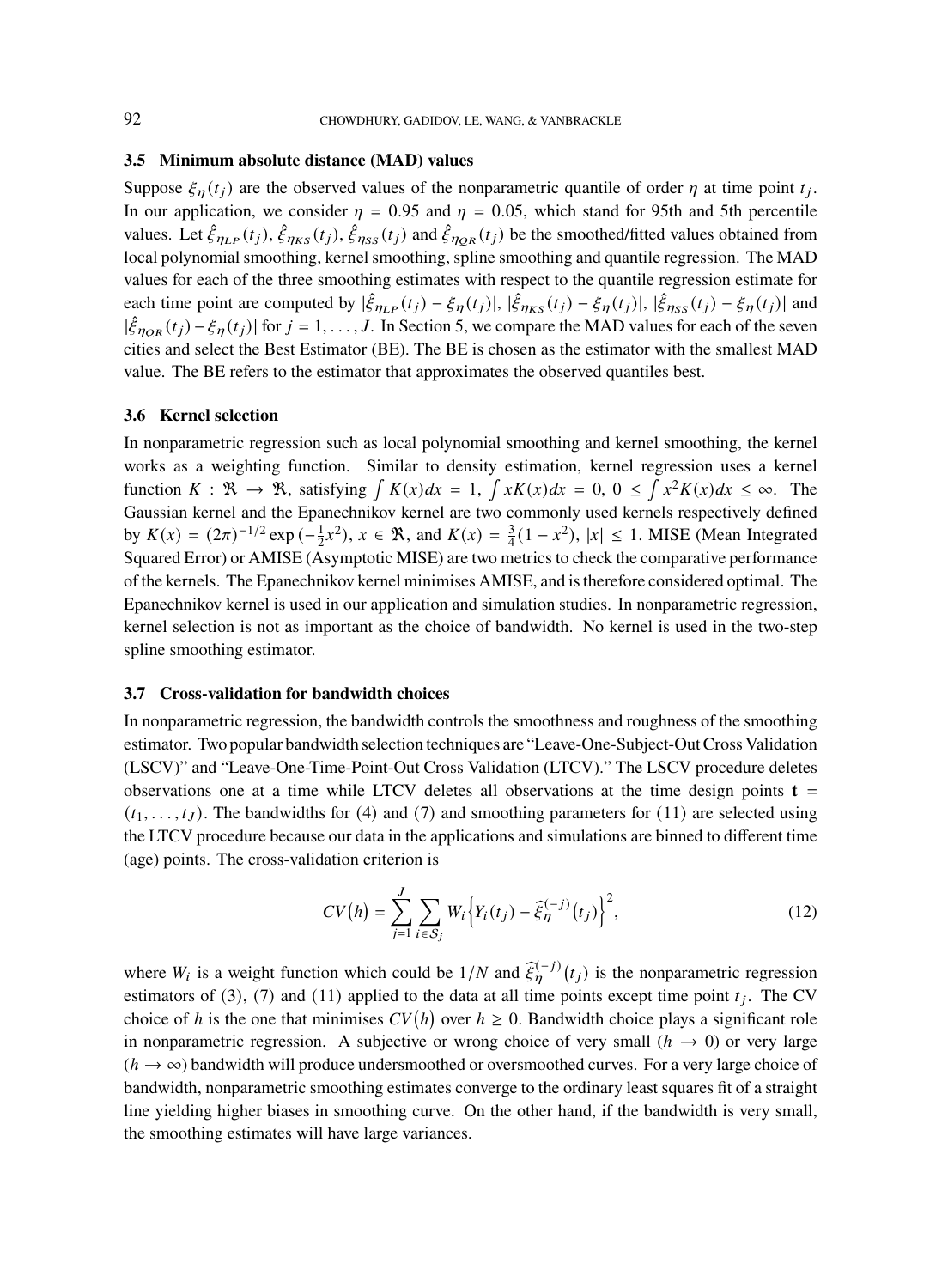#### **3.8 Point-wise bootstrap confidence band**

Hoover et al. (1998) suggested the "resampling-subject" bootstrap for inferences on nonparametric analysis. By incorporating his suggestion to our two-step estimation procedure, we can obtain a pointwise bootstrap confidence band for  $\xi_n(t)$  by first obtaining B bootstrap samples through resampling the subjects from the sample with replacement, and then computing  $B$  two-step smoothing estimators  $\{\hat{\xi}_{\eta}^{b}(t): b = 1, \ldots B\}$  using (4), (7) and (11) for each of the bootstrap samples. A similar procedure is followed to construct bootstrap confidence bands for the quantile regression line. The lower and upper boundaries of the  $[100 \times (1 - \alpha)]$ th empirical quantile bootstrap point-wise confidence band of  $\widehat{\xi}_{\eta}(t)$  are the empirical lower and upper  $[100 \times (\alpha/2)]$ th percentiles based on the bootstrap estimators  $\{\hat{\xi}_{\eta}^{b}(t) : b = 1, \dots B\}$ . Alternatively, if  $SD\{\hat{\xi}_{\eta}^{b}(t)\}$  is the empirical standard deviation of  $\{\widehat{\xi}_{\eta}^{b}(t): b = 1, \ldots, B\}$ , the  $[100 \times (1 - \alpha)]$ th normally approximated bootstrap pointwise confidence interval of  $\widehat{\xi}_{\eta}(t)$  is  $\widehat{\xi}_{\eta}(t) \pm Z_{1-\alpha/2} \times SD\{\widehat{\xi}_{\eta}^{b}(t)\}\,$ , where  $Z_{1-\alpha/2}$  is the  $[100 \times (1-\alpha/2)]$ th percentile value coming from the standard normal distribution.

## **4. Simulation**

In this section, we conduct a simulation study to assess the performances of the smoothing curves obtained from the two-step smoothing estimators against the quantile regression line. We also compare the relative performance of these three two-step smoothing estimators among themselves. We compare their performances by computing BIAS, MSE, and COVERAGE. Data are simulated with increasing variance over 50 time points (TP) with the standard deviation  $s_t$  being  $s_t = 0.1+0.05t$ ,  $t \in \{1, 2, ..., 50\}$ . The heterocedastic model for data simulation is  $y = b_0 + b_1 t + e$ , where  $b_0 = 3$ ,  $b_1 = 0.1$  and  $e \sim N(0, s_t)$ . We generated 500 simulated data to evaluate these four methods on the curve/line estimation for 95th and 5th percentile values. The Epanechnikov kernel and the optimal bandwidth from cross-validation are used for the smoothing estimators. We then calculate MSE, BIAS and COVERAGE to determine which method is best. Table 1 and Table 2 represent the simulation results for the 95th and 5th percentile values respectively. From Table 1, we see that the two-step local polynomial smoothing (LP) and the two-step spline smoothing (SS) have less bias than the quantile regression (QR) line for all 50 time points. For the two-step kernel smoothing (KS), we see that only at first four time points, QR has less bias than the KS. For comparison of MSE for these four methods, we conclude that the SS estimator has less MSE than QR at all 50 time points. We also see that at the first three time points, the KS estimator has a higher MSE than QR and only in the last time point, the LP smoothing estimator has a higher MSE than QR. In all other time points, QR has a higher MSE than then the LP estimator and the KS estimator. For coverage probability, we see that only at time point 49, QR has a higher coverage than the LP estimator and in all other time points, QR has a lower coverage than all three two-step smoothing estimators. From Table 1, we also see that out of the 50 time points, LP has less bias in 17 time points whereas KS and SS have less bias in 18 and 15 time points respectively. In terms of MSE, we see from Table 1 that the KS has a less MSE in 41 time points than the SS and the LP. In terms of Coverage probability, all three smoothing estimators have consistent results. Similar explanations stand for Table 2.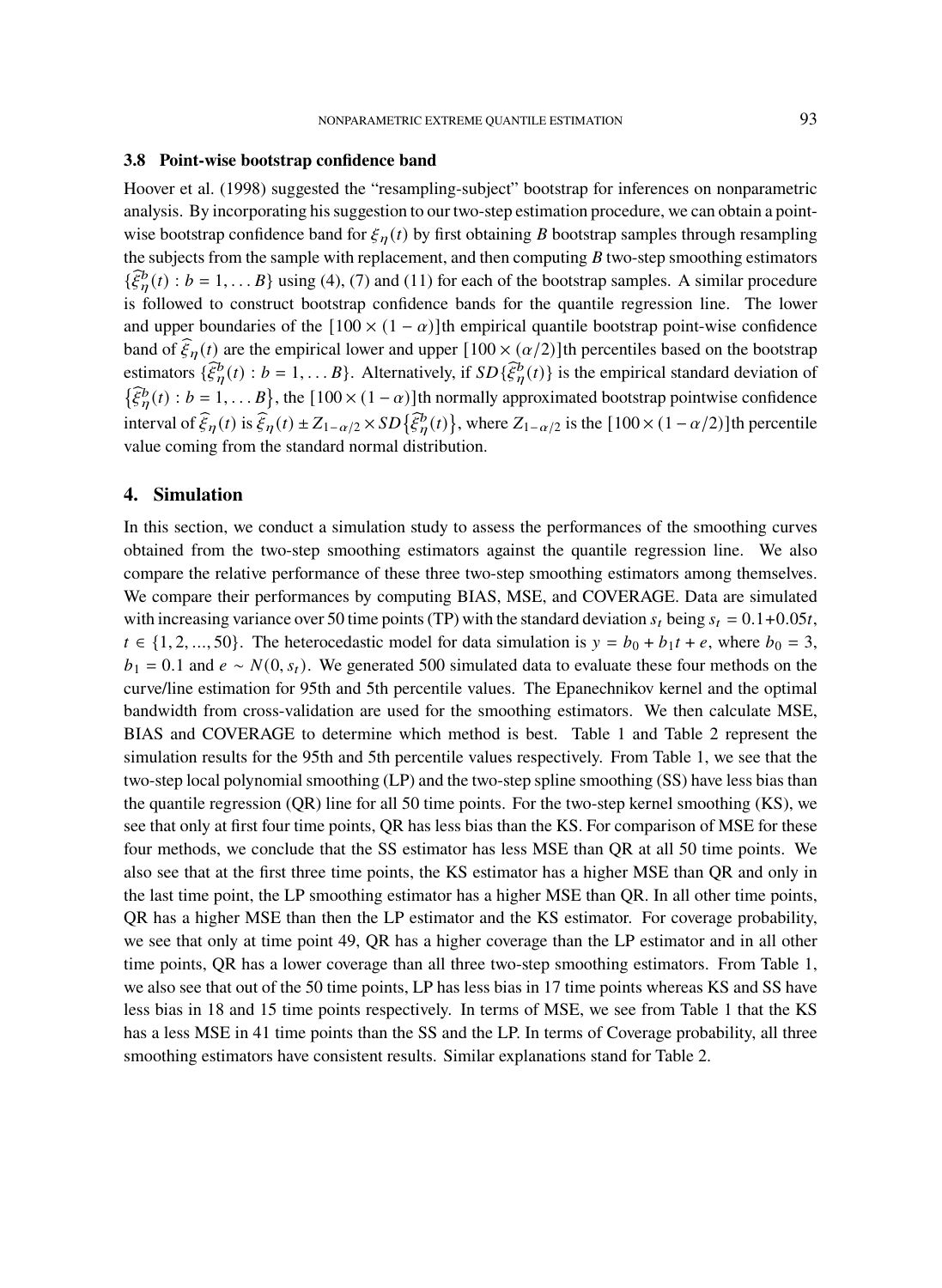**Table 1**. Bias, MSE, Coverage and Best Estimator (BE) corresponding to 50 Time Points (TP) for the Quantile Regression (QR), Local Polynomial Smoothing (LP), Kernel Smoothing (KS) and Spline Smoothing (SS) estimators for the 95th percentile values from the simulation design.

|                |          |            | Bias       |            |           |         |          | MSE      |         |                |       |       | Coverage |       |            |
|----------------|----------|------------|------------|------------|-----------|---------|----------|----------|---------|----------------|-------|-------|----------|-------|------------|
| TP             | OR       | LP         | KS         | SS         | ВE        | QR      | LP       | KS       | SS      | ВE             | QR    | LP    | KS       | SS    | BЕ         |
| 1              | 0.06425  | 0.00463    | 0.399 15   | 0.00669    | lp        | 0.01423 | 0.00166  | 0.18366  | 0.00941 | lp             | 0.920 | 0.945 | 0.245    | 0.960 | SS         |
| $\overline{c}$ | 0.061 18 | $-0.00538$ | 0.26246    | $-0.00319$ | SS        | 0.01654 | 0.00371  | 0.088 19 | 0.01092 | 1 <sub>p</sub> | 0.930 | 0.995 | 0.500    | 0.990 | lp         |
| 3              | 0.07129  | $-0.00791$ | 0.16525    | $-0.00543$ | SS        | 0.02093 | 0.00752  | 0.044 64 | 0.01355 | 1 <sub>p</sub> | 0.935 | 0.995 | 0.730    | 0.980 | lp         |
| 4              | 0.08926  | 0.00739    | 0.11077    | 0.01033    | lp        | 0.02857 | 0.01001  | 0.026 27 | 0.01272 | lp             | 0.895 | 0.985 | 0.845    | 0.975 | lp         |
| 5              | 0.10044  | 0.01234    | 0.071 10   | 0.01493    | lp        | 0.03554 | 0.01530  | 0.02187  | 0.01981 | lp             | 0.930 | 0.985 | 0.910    | 0.975 | lp         |
| 6              | 0.08192  | $-0.00008$ | 0.031 12   | 0.00078    | lp        | 0.03798 | 0.02053  | 0.02149  | 0.02352 | lp             | 0.960 | 0.995 | 0.995    | 0.975 | lp         |
| 7              | 0.07986  | $-0.00725$ | 0.00992    | $-0.00823$ | lp        | 0.04177 | 0.02215  | 0.02171  | 0.03407 | ks             | 0.950 | 0.995 | 0.980    | 0.995 | lp, ss     |
| 8              | 0.09606  | 0.00426    | 0.01423    | 0.00154    | SS        | 0.05611 | 0.02946  | 0.028 56 | 0.03657 | ks             | 0.960 | 0.995 | 0.990    | 0.990 | lp         |
| 9              | 0.10221  | $-0.01241$ | $-0.00884$ | $-0.01601$ | ks        | 0.05471 | 0.03035  | 0.02898  | 0.05234 | ks             | 0.950 | 0.980 | 0.975    | 0.985 | SS         |
| 10             | 0.11524  | $-0.00287$ | $-0.00389$ | $-0.00682$ | lp        | 0.06538 | 0.03327  | 0.03173  | 0.05633 | ks             | 0.920 | 0.990 | 0.990    | 0.990 | lp, ks, ss |
| 11             | 0.13342  | 0.01399    | 0.01329    | 0.00981    | <b>SS</b> | 0.08780 | 0.04618  | 0.044 45 | 0.05324 | $\mathbf{k}$ s | 0.930 | 0.985 | 0.980    | 0.990 | SS         |
| 12             | 0.11755  | $-0.00624$ | $-0.00498$ | $-0.01068$ | ks        | 0.09408 | 0.05336  | 0.05144  | 0.06182 | ks             | 0.970 | 0.980 | 0.980    | 0.990 | SS         |
| 13             | 0.12793  | $-0.01482$ | $-0.01708$ | $-0.01874$ | lp        | 0.10173 | 0.05883  | 0.05739  | 0.08269 | ks             | 0.940 | 0.990 | 0.985    | 0.995 | SS         |
| 14             | 0.15221  | 0.00383    | 0.00703    | 0.00122    | SS        | 0.11369 | 0.06822  | 0.06613  | 0.09600 | ks             | 0.940 | 1.000 | 0.995    | 1.000 | lp, ss     |
| 15             | 0.17567  | 0.02365    | 0.01960    | 0.02377    | ks        | 0.14488 | 0.08265  | 0.07963  | 0.12156 | ks             | 0.950 | 0.990 | 0.990    | 0.985 | lp, ks     |
| 16             | 0.16839  | 0.00292    | 0.00274    | 0.00584    | ks        | 0.14788 | 0.09233  | 0.08765  | 0.11506 | ks             | 0.960 | 0.990 | 0.990    | 0.995 | SS         |
| 17             | 0.12675  | $-0.03880$ | $-0.03980$ | $-0.03525$ | <b>SS</b> | 0.12554 | 0.08892  | 0.08653  | 0.13331 | ks             | 0.960 | 0.995 | 0.995    | 0.995 | lp, ks, ss |
| 18             | 0.19263  | 0.02017    | 0.02042    | 0.02512    | lp        | 0.17832 | 0.10130  | 0.095 18 | 0.13619 | ks             | 0.930 | 0.985 | 0.980    | 0.985 | lp, ss     |
| 19             | 0.18431  | $-0.00435$ | $-0.00379$ | 0.00274    | SS        | 0.20863 | 0.12756  | 0.12267  | 0.14266 | ks             | 0.965 | 0.985 | 0.985    | 0.995 | SS         |
| 20             | 0.19142  | 0.01231    | 0.01166    | 0.01788    | ks        | 0.21168 | 0.13018  | 0.12431  | 0.14824 | ks             | 0.955 | 0.990 | 0.985    | 0.995 | SS         |
| 21             | 0.18547  | $-0.00595$ | $-0.00489$ | $-0.00495$ | ks        | 0.30145 | 0.18934  | 0.18163  | 0.17652 | SS             | 0.975 | 0.995 | 0.995    | 0.995 | lp, ks, ss |
| 22             | 0.19690  | 0.00105    | 0.00362    | $-0.00004$ | <b>SS</b> | 0.23681 | 0.16001  | 0.15440  | 0.22822 | $\mathbf{k}$ s | 0.965 | 0.995 | 0.995    | 0.995 | lp, ks, ss |
| 23             | 0.19782  | 0.00085    | $-0.00342$ | 0.00094    | lp        | 0.27254 | 0.17030  | 0.16408  | 0.19883 | ks             | 0.960 | 0.990 | 0.985    | 0.995 | SS         |
| 24             | 0.226 26 | 0.00278    | 0.00769    | 0.00435    | lp        | 0.28884 | 0.17887  | 0.16910  | 0.27431 | ks             | 0.965 | 0.985 | 0.985    | 1.000 | SS         |
| 25             | 0.22251  | 0.00181    | 0.000 49   | $-0.00034$ | SS        | 0.27959 | 0.16815  | 0.16304  | 0.23127 | ks             | 0.960 | 0.995 | 0.995    | 0.995 | lp, ks, ss |
| 26             | 0.232 25 | $-0.00249$ | $-0.00077$ | $-0.01138$ | ks        | 0.31266 | 0.20060  | 0.18993  | 0.27053 | ks             | 0.940 | 0.990 | 0.990    | 0.995 | SS         |
| 27             | 0.227 57 | $-0.01118$ | $-0.01484$ | $-0.02007$ | lp        | 0.38842 | 0.245 13 | 0.23673  | 0.30000 | ks             | 0.970 | 0.995 | 0.995    | 1.000 | SS         |
| 28             | 0.27096  | 0.02097    | 0.01547    | 0.01948    | ks        | 0.40951 | 0.23771  | 0.23256  | 0.35996 | ks             | 0.930 | 0.990 | 0.990    | 0.995 | SS         |
| 29             | 0.25905  | 0.00601    | 0.00972    | 0.01003    | lp        | 0.41258 | 0.26056  | 0.25214  | 0.35465 | ks             | 0.940 | 0.995 | 0.995    | 0.985 | lp, ks     |
| 30             | 0.24640  | $-0.01457$ | $-0.00428$ | $-0.01101$ | ks        | 0.45918 | 0.29859  | 0.27881  | 0.43137 | ks             | 0.960 | 0.985 | 0.985    | 0.985 | lp, ks, ss |
| 31             | 0.25585  | $-0.00439$ | $-0.00322$ | $-0.00416$ | ks        | 0.53705 | 0.34162  | 0.323 36 | 0.39522 | ks             | 0.975 | 0.995 | 0.995    | 1.000 | SS         |
| 32             | 0.311 17 | 0.04842    | 0.04269    | 0.04396    | ks        | 0.45838 | 0.27180  | 0.26432  | 0.37854 | ks             | 0.940 | 0.975 | 0.975    | 0.985 | SS         |
| 33             | 0.17132  | $-0.08865$ | $-0.09348$ | $-0.09957$ | lp        | 0.55813 | 0.37777  | 0.36595  | 0.42712 | ks             | 0.985 | 0.995 | 0.995    | 1.000 | SS         |
| 34             | 0.32832  | 0.07617    | 0.075 05   | 0.06025    | SS        | 0.54438 | 0.32752  | 0.31562  | 0.44487 | ks             | 0.945 | 0.990 | 0.985    | 0.990 | lp, ss     |
| 35             | 0.21172  | $-0.04810$ | $-0.04456$ | $-0.06164$ | ks        | 0.56733 | 0.37944  | 0.36900  | 0.52047 | ks             | 0.970 | 0.985 | 0.985    | 0.990 | SS         |
| 36             | 0.26538  | $-0.01243$ | $-0.00836$ | $-0.01607$ | ks        | 0.52441 | 0.35580  | 0.34631  | 0.45928 | ks             | 0.965 | 0.985 | 0.985    | 0.985 | lp, ks, ss |
| 37             | 0.33627  | 0.03886    | 0.03886    | 0.04457    | ks        | 0.66087 | 0.37524  | 0.35800  | 0.49119 | ks             | 0.980 | 0.990 | 0.990    | 0.985 | lp, ks     |
| 38             | 0.324 62 | 0.00868    | 0.008 11   | 0.01696    | ks        | 0.72391 | 0.47046  | 0.45372  | 0.62837 | ks             | 0.985 | 0.985 | 0.985    | 0.995 | SS         |
| 39             | 0.28420  | $-0.03108$ | $-0.03720$ | $-0.02279$ | SS        | 0.74661 | 0.47226  | 0.44182  | 0.64682 | ks             | 0.975 | 0.990 | 1.000    | 0.990 | ks         |
| 40             | 0.37469  | 0.04680    | 0.04211    | 0.05966    | ks        | 0.78038 | 0.48931  | 0.46829  | 0.66490 | ks             | 0.935 | 0.990 | 0.990    | 0.995 | SS         |
| 41             | 0.33426  | 0.00881    | 0.00429    | 0.02640    | ks        | 0.76065 | 0.47213  | 0.454 59 | 0.63980 | ks             | 0.955 | 0.985 | 0.985    | 0.980 | lp, ks     |
| 42             | 0.30612  | $-0.02824$ | $-0.02377$ | $-0.01419$ | SS        | 0.76704 | 0.54803  | 0.51463  | 0.65794 | ks             | 0.990 | 0.995 | 0.995    | 0.995 | lp, ks, ss |
| 43             | 0.33058  | 0.00418    | $-0.00881$ | 0.01246    | lp        | 0.79922 | 0.54640  | 0.53184  | 0.78488 | ks             | 0.945 | 0.985 | 0.985    | 0.985 | lp, ks, ss |
| 44             | 0.23798  | $-0.08651$ | $-0.09265$ | $-0.07747$ | SS        | 0.87177 | 0.62392  | 0.59179  | 0.70685 | ks             | 0.985 | 0.995 | 0.995    | 0.995 | lp, ks, ss |
| 45             | 0.38479  | 0.05659    | 0.02710    | 0.06449    | ks        | 0.92005 | 0.58782  | 0.55179  | 0.68489 | ks             | 0.940 | 0.985 | 0.990    | 0.985 | ks         |
| 46             | 0.325 14 | $-0.01238$ | $-0.07962$ | $-0.01648$ | lp        | 0.88125 | 0.59229  | 0.57485  | 0.72694 | ks             | 0.965 | 0.975 | 0.985    | 0.985 | ks, ss     |
| 47             | 0.31918  | $-0.02565$ | $-0.12681$ | $-0.04449$ | lp        | 0.81539 | 0.57140  | 0.55109  | 0.65286 | ks             | 0.950 | 0.975 | 0.980    | 0.980 | ks, ss     |
| 48             | 0.39923  | 0.04661    | $-0.13383$ | 0.02065    | SS        | 1.29477 | 0.78562  | 0.87090  | 0.71095 | SS             | 0.980 | 0.980 | 0.990    | 0.995 | SS         |
| 49             | 0.341 17 | $-0.01670$ | $-0.29960$ | $-0.04420$ | lp        | 1.30480 | 0.34284  | 0.86344  | 0.75018 | 1 <sub>p</sub> | 0.980 | 0.975 | 1.000    | 1.000 | ks, ss     |
| 50             | 0.43877  | 0.08283    | $-0.32700$ | 0.04840    | SS        | 0.98880 | 2.06927  | 0.62301  | 0.73852 | $\mathbf{k}$ s | 0.935 | 0.975 | 1.000    | 0.980 | ks         |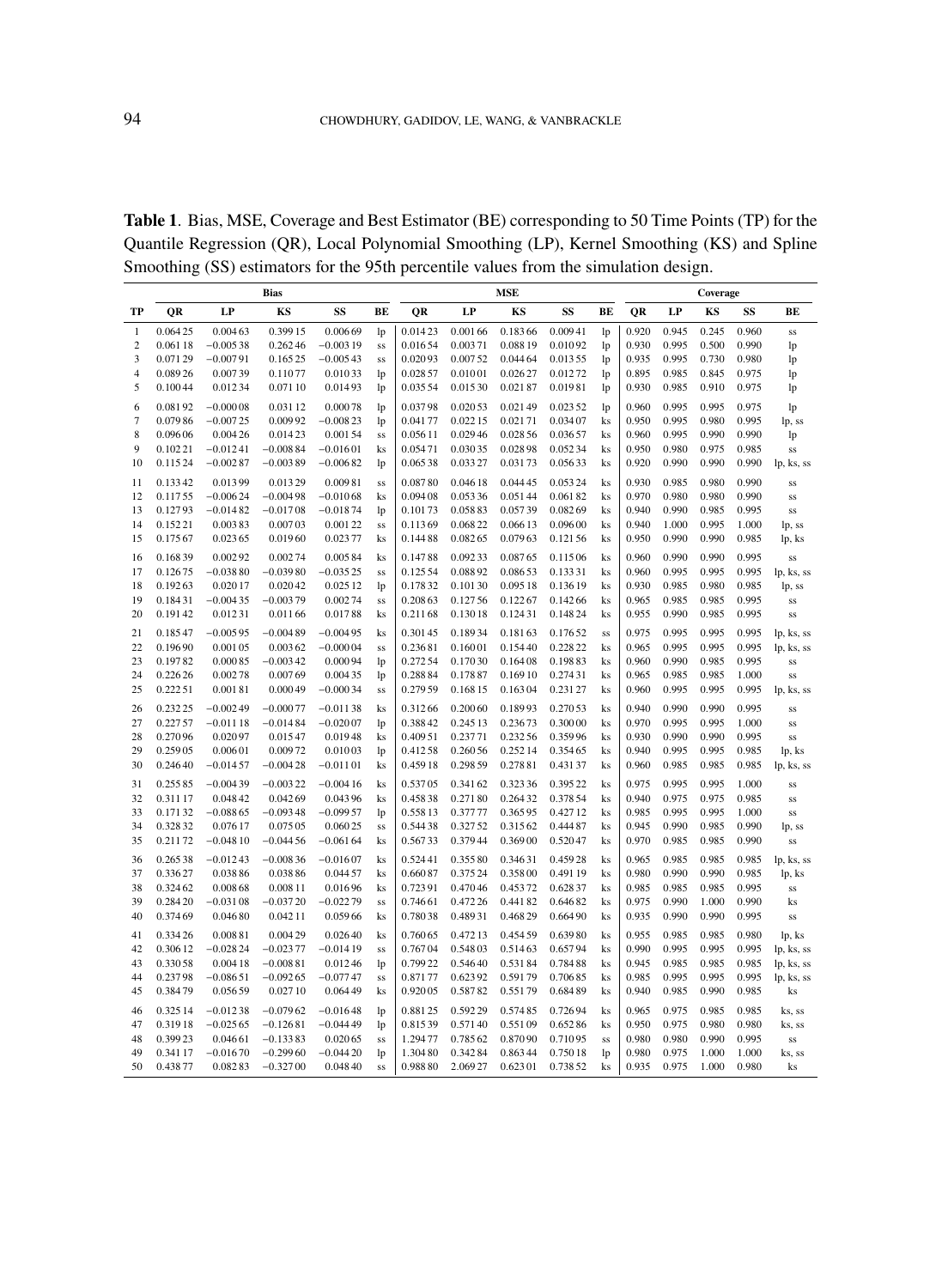**Table 2**. Bias, MSE, Coverage and Best Estimator (BE) corresponding to 50 Time Points (TP) for the Quantile Regression (QR), Local Polynomial Smoothing (LP), Kernel Smoothing (KS) and Spline Smoothing (SS) estimators for the 5th percentile values of the simulation design.

|                |            |            | <b>Bias for Maximum Smoothing Values</b> |            |    |          |          |          | <b>MSE for Maximum Smoothing Values</b> |                |           |       |       |       | <b>Coverage for Maximum Smoothing Values</b> |
|----------------|------------|------------|------------------------------------------|------------|----|----------|----------|----------|-----------------------------------------|----------------|-----------|-------|-------|-------|----------------------------------------------|
| TP             | QR         | LP         | KS                                       | SS         | BE | QR       | LP       | KS       | SS                                      | BE             | <b>OR</b> | LP    | KS    | SS    | BE                                           |
| 1              | $-0.03367$ | $-0.00154$ | $-0.18687$                               | $-0.00002$ | SS | 0.00711  | 0.00340  | 0.044 44 | 0.00941                                 | lp             | 0.935     | 0.935 | 0.480 | 0.945 | SS                                           |
| $\overline{c}$ | $-0.03156$ | 0.00754    | $-0.15130$                               | 0.00851    | lp | 0.00986  | 0.005 03 | 0.03392  | 0.01092                                 | lp             | 0.940     | 0.965 | 0.660 | 0.940 | lp                                           |
| 3              | $-0.04970$ | $-0.00311$ | $-0.13766$                               | $-0.00214$ | SS | 0.01463  | 0.00677  | 0.03079  | 0.01355                                 | lp             | 0.910     | 0.945 | 0.715 | 0.945 | lp, ss                                       |
| 4              | $-0.06766$ | $-0.01007$ | $-0.12292$                               | $-0.00958$ | SS | 0.01754  | 0.01043  | 0.03044  | 0.01272                                 | lp             | 0.905     | 0.950 | 0.810 | 0.955 | $_{\rm SS}$                                  |
| 5              | $-0.07163$ | $-0.00774$ | $-0.10091$                               | $-0.00686$ | SS | 0.02347  | 0.01441  | 0.028 19 | 0.01981                                 | lp             | 0.920     | 0.955 | 0.880 | 0.955 | lp, ss                                       |
| 6              | $-0.07629$ | $-0.00735$ | $-0.08531$                               | $-0.00610$ | SS | 0.02927  | 0.01888  | 0.02851  | 0.023 52                                | lp             | 0.930     | 0.960 | 0.915 | 0.955 | lp                                           |
| $\tau$         | $-0.05337$ | 0.01958    | $-0.04556$                               | 0.02241    | lp | 0.03741  | 0.02948  | 0.03163  | 0.03407                                 | lp             | 0.955     | 0.940 | 0.960 | 0.950 | ks                                           |
| 8              | $-0.08811$ | $-0.00604$ | $-0.05839$                               | $-0.00221$ | SS | 0.044 19 | 0.03279  | 0.03662  | 0.03657                                 | lp             | 0.925     | 0.960 | 0.940 | 0.960 | lp, ss                                       |
| 9              | $-0.06736$ | 0.02024    | $-0.02617$                               | 0.02367    | lp | 0.05582  | 0.04895  | 0.04794  | 0.05234                                 | ks             | 0.950     | 0.935 | 0.940 | 0.940 | qr                                           |
| 10             | $-0.08518$ | 0.00886    | $-0.02479$                               | 0.01244    | lp | 0.06534  | 0.05437  | 0.05374  | 0.05633                                 | ks             | 0.945     | 0.950 | 0.960 | 0.960 | ks, ss                                       |
| 11             | $-0.10988$ | $-0.01322$ | $-0.03843$                               | $-0.00612$ | SS | 0.06590  | 0.050 51 | 0.05208  | 0.05324                                 | 1 <sub>p</sub> | 0.930     | 0.955 | 0.960 | 0.960 | ks, ss                                       |
| 12             | $-0.12129$ | $-0.01606$ | $-0.03510$                               | $-0.00874$ | SS | 0.07907  | 0.05659  | 0.05872  | 0.06182                                 | lp             | 0.930     | 0.960 | 0.965 | 0.955 | ks                                           |
| 13             | $-0.10267$ | 0.011 14   | 0.00041                                  | 0.01893    | ks | 0.09701  | 0.07597  | 0.07286  | 0.08269                                 | ks             | 0.940     | 0.940 | 0.945 | 0.950 | SS                                           |
| 14             | $-0.13173$ | $-0.00915$ | $-0.01940$                               | $-0.00273$ | SS | 0.11768  | 0.09062  | 0.08752  | 0.09600                                 | ks             | 0.940     | 0.945 | 0.950 | 0.950 | ks, ss                                       |
| 15             | $-0.07883$ | 0.05330    | 0.03909                                  | 0.05814    | ks | 0.12869  | 0.11445  | 0.10820  | 0.12156                                 | ks             | 0.950     | 0.930 | 0.935 | 0.940 | qr                                           |
| 16             | $-0.16068$ | $-0.01883$ | $-0.02257$                               | $-0.01486$ | SS | 0.14551  | 0.10746  | 0.10606  | 0.11506                                 | ks             | 0.930     | 0.960 | 0.960 | 0.955 | lp, ks                                       |
| 17             | $-0.18585$ | $-0.03310$ | $-0.03528$                               | $-0.03228$ | SS | 0.17210  | 0.12772  | 0.12675  | 0.13331                                 | ks             | 0.945     | 0.955 | 0.955 | 0.945 | lp, ks                                       |
| 18             | $-0.12649$ | 0.03492    | 0.03625                                  | 0.03453    | SS | 0.15919  | 0.12695  | 0.12489  | 0.13619                                 | ks             | 0.950     | 0.955 | 0.955 | 0.950 | lp, ks                                       |
| 19             | $-0.16738$ | $-0.00104$ | $-0.00028$                               | $-0.00361$ | ks | 0.17550  | 0.13461  | 0.13279  | 0.14266                                 | ks             | 0.935     | 0.965 | 0.965 | 0.965 | lp, ks, ss                                   |
| 20             | $-0.21336$ | $-0.03918$ | $-0.04067$                               | $-0.04132$ | lp | 0.19460  | 0.14296  | 0.14167  | 0.14824                                 | ks             | 0.920     | 0.960 | 0.960 | 0.950 | lp, ks                                       |
| 21             | $-0.20826$ | $-0.02572$ | $-0.02558$                               | $-0.03111$ | ks | 0.22748  | 0.16617  | 0.16042  | 0.17652                                 | ks             | 0.925     | 0.955 | 0.950 | 0.955 | lp, ss                                       |
| 22             | $-0.19034$ | 0.00009    | $-0.00879$                               | $-0.00655$ | lp | 0.28100  | 0.20655  | 0.19972  | 0.228 22                                | ks             | 0.930     | 0.960 | 0.960 | 0.960 | lp, ks, ss                                   |
| 23             | $-0.17207$ | 0.02716    | 0.025 03                                 | 0.01944    | SS | 0.24029  | 0.178 15 | 0.17281  | 0.19883                                 | ks             | 0.940     | 0.955 | 0.955 | 0.950 | lp, ks                                       |
| 24             | $-0.22689$ | $-0.01876$ | $-0.01560$                               | $-0.02887$ | ks | 0.33813  | 0.24754  | 0.24441  | 0.27431                                 | ks             | 0.940     | 0.960 | 0.960 | 0.960 | lp, ks, ss                                   |
| 25             | $-0.21840$ | $-0.00286$ | $-0.00450$                               | $-0.01533$ | lp | 0.29043  | 0.20856  | 0.20404  | 0.231 27                                | ks             | 0.955     | 0.970 | 0.970 | 0.960 | lp, ks                                       |
| 26             | $-0.18801$ | 0.03584    | 0.04005                                  | 0.02543    | SS | 0.32143  | 0.24374  | 0.24132  | 0.270 53                                | ks             | 0.955     | 0.965 | 0.965 | 0.960 | lp, ks                                       |
| 27             | $-0.20926$ | 0.02129    | 0.01828                                  | 0.01249    | SS | 0.375 58 | 0.28466  | 0.27794  | 0.30000                                 | ks             | 0.935     | 0.950 | 0.945 | 0.950 | lp, ss                                       |
| 28             | $-0.28659$ | $-0.05918$ | $-0.06019$                               | $-0.06687$ | lp | 0.46518  | 0.32570  | 0.31887  | 0.35996                                 | ks             | 0.930     | 0.950 | 0.950 | 0.945 | lp, ks                                       |
| 29             | $-0.23812$ | $-0.01065$ | $-0.00510$                               | $-0.01503$ | ks | 0.43735  | 0.33931  | 0.33347  | 0.35465                                 | ks             | 0.970     | 0.975 | 0.975 | 0.980 | SS                                           |
| 30             | $-0.21945$ | 0.00901    | 0.01132                                  | 0.00943    | lp | 0.52576  | 0.38830  | 0.38133  | 0.43137                                 | ks             | 0.940     | 0.955 | 0.955 | 0.960 | SS                                           |
| 31             | $-0.27046$ | $-0.03559$ | $-0.03387$                               | $-0.03670$ | ks | 0.49602  | 0.35533  | 0.34617  | 0.39522                                 | ks             | 0.950     | 0.945 | 0.940 | 0.955 | SS                                           |
| 32             | $-0.27583$ | $-0.03276$ | $-0.03847$                               | $-0.03809$ | lp | 0.50473  | 0.35621  | 0.34076  | 0.378 54                                | ks             | 0.945     | 0.955 | 0.955 | 0.965 | SS                                           |
| 33             | $-0.21467$ | 0.03659    | 0.03576                                  | 0.03213    | SS | 0.48765  | 0.40485  | 0.40175  | 0.42712                                 | ks             | 0.935     | 0.955 | 0.955 | 0.965 | SS                                           |
| 34             | $-0.25568$ | 0.00547    | 0.01376                                  | 0.00490    | SS | 0.52470  | 0.41291  | 0.40770  | 0.44487                                 | ks             | 0.960     | 0.950 | 0.950 | 0.950 | qr                                           |
| 35             | $-0.22957$ | 0.04015    | 0.05124                                  | 0.03987    | SS | 0.61595  | 0.48754  | 0.47833  | 0.52047                                 | ks             | 0.945     | 0.950 | 0.945 | 0.950 | lp, ss                                       |
| 36             | $-0.29829$ | $-0.02284$ | $-0.02647$                               | $-0.02687$ | lp | 0.56104  | 0.42090  | 0.40715  | 0.45928                                 | ks             | 0.935     | 0.950 | 0.955 | 0.955 | ks, ss                                       |
| 37             | $-0.29726$ | $-0.01795$ | $-0.00889$                               | $-0.02040$ | ks | 0.59651  | 0.46615  | 0.46167  | 0.491 19                                | ks             | 0.935     | 0.955 | 0.955 | 0.950 | lp, ks                                       |
| 38             | $-0.20112$ | 0.08033    | 0.09916                                  | 0.07913    | SS | 0.72335  | 0.58460  | 0.57747  | 0.62837                                 | ks             | 0.955     | 0.945 | 0.940 | 0.960 | SS                                           |
| 39             | $-0.28814$ | $-0.00302$ | 0.023 25                                 | $-0.00839$ | lp | 0.79041  | 0.60280  | 0.58407  | 0.64682                                 | ks             | 0.940     | 0.945 | 0.940 | 0.950 | SS                                           |
| 40             | $-0.21661$ | 0.07773    | 0.08803                                  | 0.06660    | SS | 0.76766  | 0.62887  | 0.61174  | 0.66490                                 | ks             | 0.955     | 0.940 | 0.920 | 0.930 | qr                                           |
| 41             | $-0.24084$ | 0.07248    | 0.09705                                  | 0.06346    | SS | 0.75335  | 0.60492  | 0.59711  | 0.63980                                 | ks             | 0.950     | 0.955 | 0.955 | 0.950 | lp, ks                                       |
| 42             | $-0.32561$ | 0.00985    | 0.03726                                  | $-0.00312$ | SS | 0.80273  | 0.609 52 | 0.56609  | 0.65794                                 | ks             | 0.950     | 0.960 | 0.960 | 0.965 | SS                                           |
| 43             | $-0.38827$ | $-0.03510$ | 0.00627                                  | $-0.05414$ | ks | 0.973 16 | 0.73678  | 0.72060  | 0.78488                                 | ks             | 0.955     | 0.950 | 0.940 | 0.965 | SS                                           |
| 44             | $-0.39009$ | $-0.02991$ | 0.03540                                  | $-0.04309$ | lp | 0.90156  | 0.675 17 | 0.655 64 | 0.70685                                 | ks             | 0.950     | 0.960 | 0.965 | 0.960 | $\mathbf{k}$ s                               |
| 45             | $-0.34202$ | 0.01589    | 0.08624                                  | 0.01297    | SS | 0.89833  | 0.62719  | 0.62699  | 0.68489                                 | ks             | 0.950     | 0.945 | 0.945 | 0.950 | qr, ss                                       |
| 46             | $-0.36146$ | $-0.00944$ | 0.06440                                  | $-0.01074$ | lp | 0.96700  | 0.69363  | 0.67328  | 0.72694                                 | ks             | 0.955     | 0.945 | 0.935 | 0.950 | qr                                           |
| 47             | $-0.38094$ | $-0.02725$ | 0.06702                                  | $-0.02164$ | SS | 0.91349  | 0.54209  | 0.58494  | 0.65286                                 | lp             | 0.945     | 0.950 | 0.940 | 0.935 | lp                                           |
| 48             | $-0.41814$ | $-0.05362$ | 0.06109                                  | $-0.05010$ | SS | 0.97118  | 0.58349  | 0.59732  | 0.71095                                 | 1 <sub>p</sub> | 0.935     | 0.935 | 0.940 | 0.950 | SS                                           |
| 49             | $-0.34433$ | 0.04502    | 0.18337                                  | 0.03188    | SS | 0.96101  | 0.51763  | 0.76124  | 0.75018                                 | lp             | 0.955     | 0.950 | 0.940 | 0.950 | qr                                           |
| 50             | $-0.34673$ | 0.07728    | 0.20169                                  | 0.03728    | SS | 0.99687  | 1.35717  | 0.76560  | 0.73852                                 | SS             | 0.940     | 0.950 | 0.940 | 0.945 | lp                                           |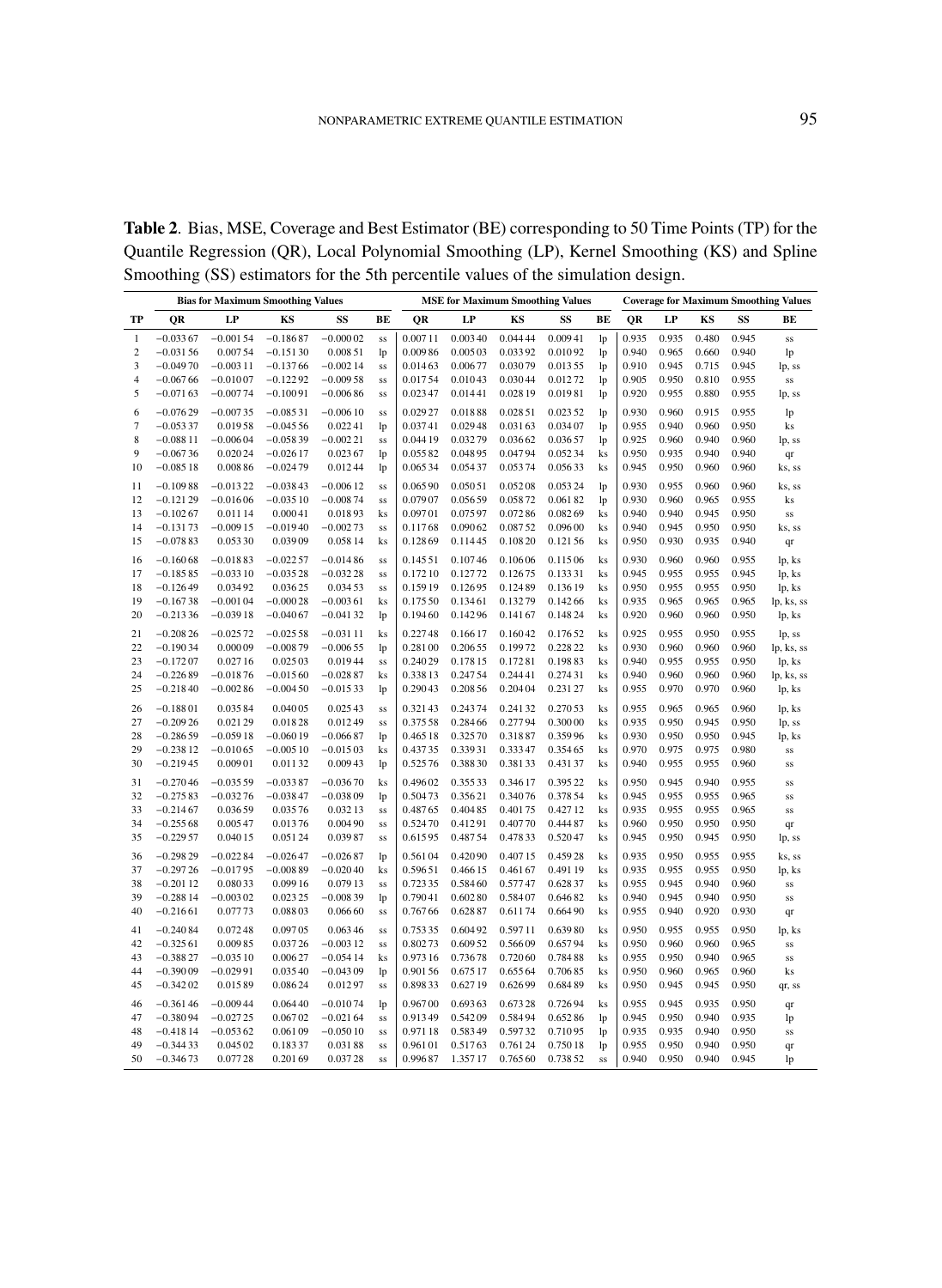### **5. Application to temperature data in seven US cities**

We apply our methods to temperature data measured in degree Celsius from seven US cities. The cities were selected in such a way that three of them are in the extreme north (Minneapolis, Portland and Seattle), three are in the extreme south (Dallas, Miami, San Diego) and one (Kansas) is in the middle of the US. These data were recorded on each day by the US Meteorological Department from 1990 to 2016. From this data, we computed the 95th and 5th percentile temperature for each of the 27 years for these 7 cities. We have  $J = 27$  distinct time design points  $\{t_1, t_2, \ldots, t_{27}\}$  $\{1990, 1991, \ldots, 2016\}$ . Thus, for a given  $1 \le j \le J = 27$ , we denote  $T_{0.95}(t_i)$  and  $T_{0.05}(t_i)$  as the 95<sup>th</sup> and 5<sup>th</sup> percentile values of temperature at year  $t_j$ . The values of  $T_{0.95}(t_j)$  and  $T_{0.05}(t_j)$ are regarded as the raw estimate for each  $t_j$ . Applying the two-step local polynomial smoothing (LP) estimator (4), kernel smoothing (KS) estimator (7), spline smoothing (SS) estimator (11) to the quantiles  $\{T_{0.95}(t_j), t_j; 1 \le j \le J, 1 \le i \le n\}$  and  $\{T_{0.05}(t_j), t_j; 1 \le j \le J, \}$ , we obtain the 95th and 5th smoothing quantile curves on temperature data for any time point within the entire time design points  $\{t_1, t_2, \ldots, t_{27}\} = \{1990, 1991, \ldots, 2016\}$ . It should be noted that the fitted quantile regression (QR) line from equation (2) is obtained from the entire data  $Y_{t_j}$ .

Figures 1 and 2 show the KS estimates, LP estimates, SS estimates, and QR estimates of  $T_{0.95}(t_i)$ and  $T_{0.05}(t_i)$  and their corresponding bootstrap pointwise 95% confidence bands based on B=500 bootstrap replications. The Epanechnikov kernel was used as a weighting function for KS and LP smoothing. In Figure 1, KS T0.95 DAL, LPS T0.95 DAL, SS T0.95 DAL and QR T0.95 DAL stand for two-step kernel smoothing estimates, two-step local polynomial smoothing estimates, twostep spline smoothing estimates, and quantile regression estimates of  $T0.95(t_i)$  in Dallas. Similar abbreviations are used for other cities corresponding to  $T_{0.95}(t_i)$  and  $T_{0.05}(t_i)$  in Figures 1 and 2.

The value of the bandwidth  $h$  was chosen by minimising the LTCV scores. One concern when choosing the optimal  $h$  in this application is that a range of  $h$  was set in advance. This is because a too large  $h$  will flatten the smooth curve and fail to catch the "curvature" pattern in the original data while a too small h will make the smooth curve too spiky. Therefore, a range of 1 to 10 of h was used for KS and LP estimates to look for the value that can minimise the LTCV scores, while a range of 0 to 1.5 was used for SS estimates of parameter  $\lambda$ . Furthermore, to avoid getting unusual estimations near the boundary of the sample data (close to 1990 or 2016), some observations that were close to the boundary were removed when comparing the LTCV scores. A parameter named TRIMMED was used to control the number of observations removed. For instance, TRIMMED = 1 means that the first and last observations were removed when comparing the LTCV scores. Since there are only 27 observations for each city, the value of TRIMMED was controlled within 3 in this application. Tables 3 and 4 show the values of h and TRIMMED for KS estimates, LP estimates, and SS estimates of  $T_{0.95}(t_i)$  and  $T_{0.05}(t_i)$  for each of the 7 cities. In Table 3, KS\_h and KS\_Trim stand for values of bandwidth h and TRIMMED for two-step kernel smoothing estimates of  $T_{0.95}(t_i)$ . LP\_h and LP\_Trim stand for values of bandwidth h and TRIMMED for two-step local polynomial smoothing estimates of  $T_{0.95}(t_i)$ . SS\_h and SS\_Trim stand for values of bandwidth h and TRIMMED for spline smoothing estimates of  $T_0$   $_{95}(t_i)$ . Similar abbreviations stand for the  $T0.05(t_i)$  in Table 4.

Bootstrap confidence bands have been calculated to demonstrate that the bandwidth choice is made correctly and also to see which smoothing estimator has narrower confidence bands. In Figures 1 and 2, dots represent the raw estimates, solid black lines represent smoothing estimates and dashed lines represent the 95% pointwise bootstrap confidence bands of  $T_{0.95}(t_i)$  and  $T_{0.05}(t_i)$ . By looking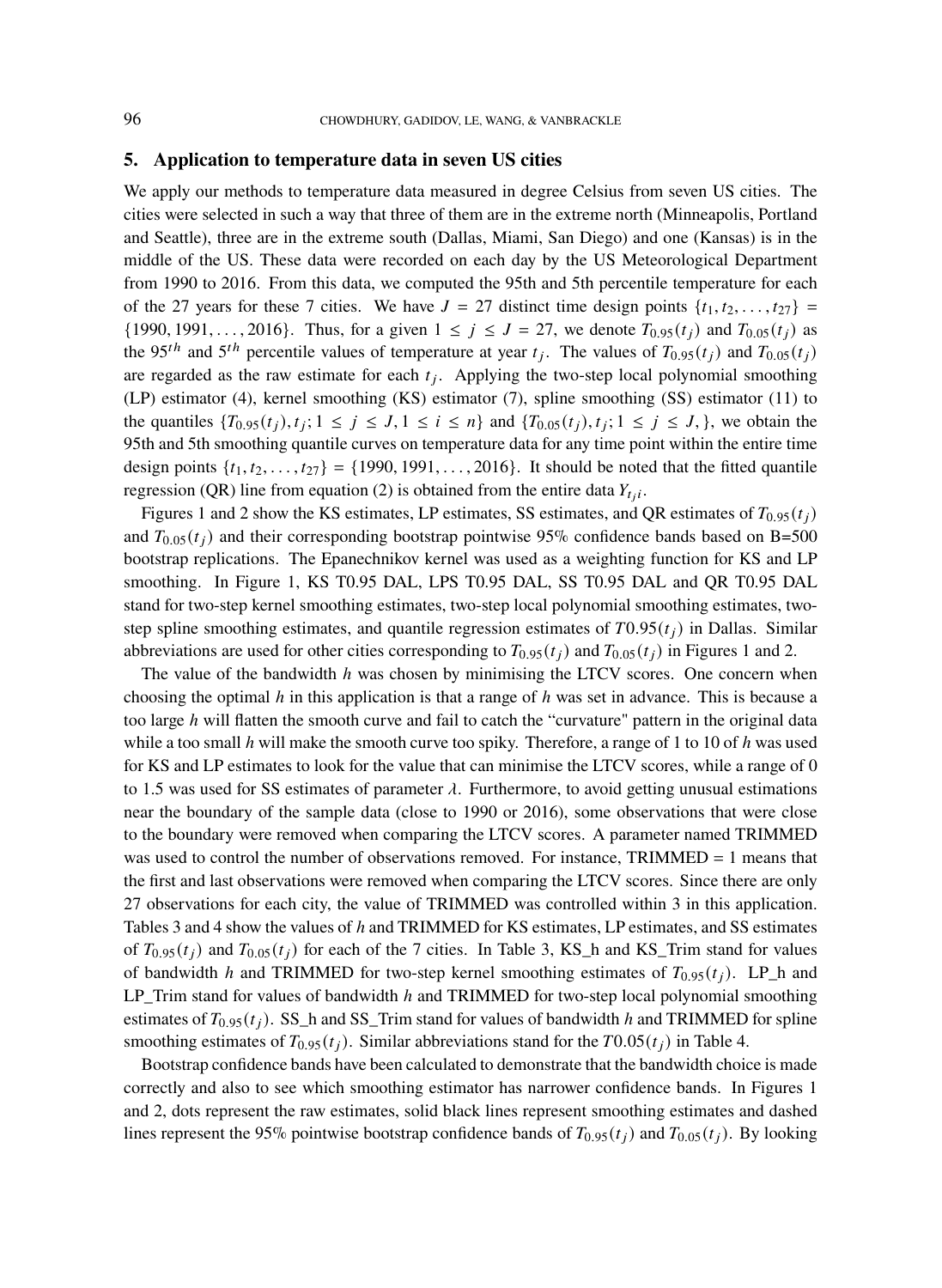| <b>City</b>        | KS h  | KS Trim |       | LP h LP Trim | SS h | SS Trim |
|--------------------|-------|---------|-------|--------------|------|---------|
| DAL.               | 1.15  | 3       | 1.01  | 3            | 0.25 | 3       |
| <b>KANSAS</b>      | 1.02  | 3       | 1.01  | 3            | 0.24 | 3       |
| <b>MIAMI</b>       | 10.01 | 3       | 10.01 | 3            | 0.99 | 3       |
| <b>MINNEAPOLIS</b> | 1.18  | 3       | 1.01  | 3            | 0.20 | 3       |
| <b>PORTLAND</b>    | 1.26  | 3       | 1.01  | 3            | 0.26 | 3       |
| <b>SAN DIEGO</b>   | 2.80  | 3       | 1.04  | 3            | 0.68 | 3       |
| <b>SEATTLE</b>     | 3.39  | 3       | 1.26  | 3            | 0.75 |         |
|                    |       |         |       |              |      |         |

**Table 3.** Values of the bandwidth h and TRIMMED for the 7 cities for the kernel smoothing estimate, local polynomial smoothing estimate, and spline smoothing estimate of  $T0.95(t_i)$ .

**Table 4.** Values of the bandwidth h and TRIMMED for the 7 cities for the kernel smoothing estimate, local polynomial smoothing estimate, and spline smoothing estimate of  $T0.05(t_i)$ .

| <b>City</b>        | KS h  | KS Trim       |       | LPS h LPS Trim | SS h | SS Trim |
|--------------------|-------|---------------|-------|----------------|------|---------|
| DAL.               | 1.17  | 3             | 10.01 | 3              | 0.35 | 3       |
| <b>KANSAS</b>      | 1.24  | 3             | 10.01 | 3              | 0.26 | 3       |
| <b>MIAMI</b>       | 1.11  | 3             | 1.01  | 3              | 0.59 | 3       |
| <b>MINNEAPOLIS</b> | 1.31  | 3             | 10.01 | 3              | 0.25 | 3       |
| <b>PORTLAND</b>    | 10.01 | 3             | 10.01 | 3              | 1.51 | 3       |
| <b>SAN DIEGO</b>   | 4.05  | $\mathcal{R}$ | 1.55  | 3              | 0.70 | 3       |
| <b>SEATTLE</b>     | 1.01  | 3             | 1.01  | 3              | 0.52 | 3       |

at the figures, we see that KS and LP estimators are a little rough compared to the SS estimator, and the SS estimator produces narrower bootstrap confidence bands. A close look at Figure 1 tells that there is not much change in Miami for  $T_{0.95}(t_i)$ . In San Diego and Seattle, we see from Figure 2 that there is an upward trend in  $T0.05(t_i)$  from 1990 to 2016. In all figures, we see that two-step smoothing estimators better approximate the extreme quantiles than quantile regression line. Tables 5 to 11 show nonparametric raw quantile values  $(T_{0.95}(t_i))$ , and  $T_{0.05}(t_i)$ ), two-step kernel smoothing estimates  $(KS_{.95}(t_i))$  and  $KS_{.05}(t_i)$ , two-step local polynomial smoothing estimates  $(LP_{.95}(t_i))$ and  $LP_{.95}(t_i)$ , two-step spline smoothing estimates  $(SS_{.95}(t_i)$  and  $SS_{.95}(t_i)$ , and fitted quantile regression values ( $QR_{.95}(t_i)$  and  $QR_{.95}(t_i)$ ) for 95th and 5th percentile values from 1990 to 2016 for each of the 7 cities. Tabular representation of pointwise bootstrap confidence band have been omitted to avoid redundancy. From Tables 5 to 11, we see that all three two-step smoothing values better approximate the values of  $T_{.95}(t_i)$  and  $T_{.95}(t_j)$  than the values obtained by the quantile regression line in most of the 27 time points.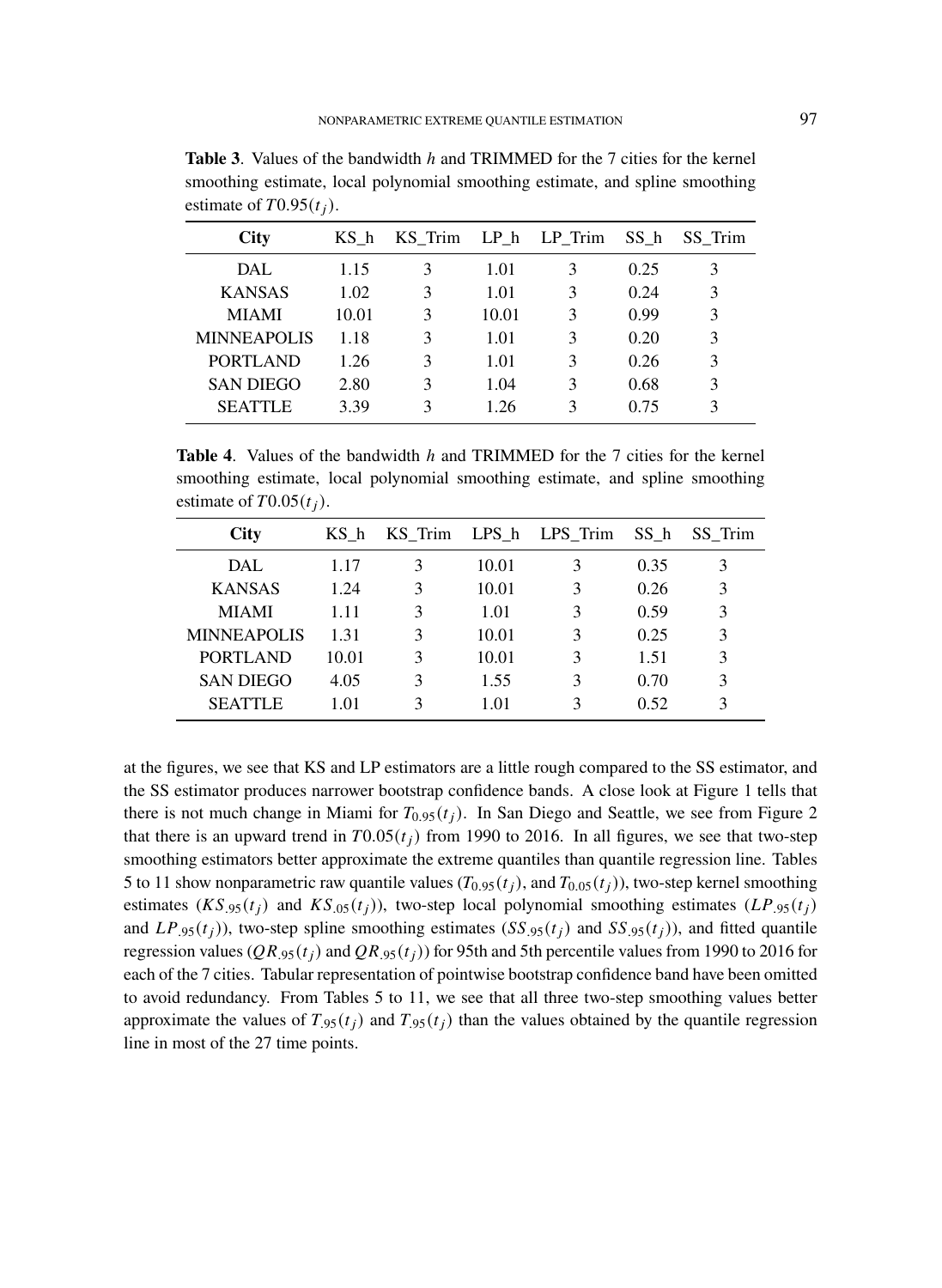## **6. Discussion**

We proposed and developed three two-step smoothing estimators for smoothing estimation of timevariant nonparametric extreme quantiles. We compared their performances among themselves and also compared them against quantile regression. We showed by application and simulation that smoothing curves obtained from these smoothing estimators outperformed the quantile regression line in terms of smaller MAD values, narrower bootstrap confidence bands, smaller bias, smaller MSE and higher coverage probability.

There are a number of theoretical and methodological aspects that need to be investigated. Theoretical and simulation studies are needed to investigate the properties of other smoothing methods, such as B-splines, wavelets and other basis approximations, and their corresponding asymptotic inference procedures. If data can be approximated by a parametric probability model, then the one-step kernel log likelihood smoothing method could also be investigated. However, it is extremely hard to approximate time-variant data by a parametric probability model. Under robustness assumptions, one can check the performance of one-step kernel log likelihood estimation method with the above estimation methods.

## **References**

- CHOWDHURY, M. (2017). Nonparametric estimation of time-variant parametric models with application to cross-sectional data. *Journal of the Japan Statistical Society*, **47**, 197–220.
- Chowdhury, M., VanBrackle, L., and Patwary, M. (2017). Two-step smoothing estimation of the time-variant parameter with application to temperature data. *Journal of the Iranian Statistical Society*, **16**, 33–50.
- Chowdhury, M., Wu, C., and Modarres, R. (2017). Local Box-Cox transformation on timevarying parametric models for smoothing estimation of conditional CDF with longitudinal data. *Journal of Statistical Computation and Simulation*, **87**, 2900–2914.
- Chowdhury, M., Wu, C., and Modarres, R. (2018). Nonparametric estimation of conditional distribution functions with longitudinal data and time-varying parametric models. *Metrika*, **81**, 61–83.
- Cleveland, W. S. (1979). Robust locally weighted regression and smoothing scatterplots. *Journal of the American Statistical Association*, **74**, 829–836.
- Eubank, R. L. (1999). *Nonparametric Regression and Spline Smoothing*. CRC Press, New York, NY.
- Fan, J. (1992). Design-adaptive nonparametric regression. *Journal of the American Statistical Association*, **87**, 998–1004.
- Fan, J. (1993). Local linear regression smoothers and their minimax efficiencies. *Annals of Statistics*, **21**, 196–216.
- Fan, J. and Gijbels, I. (1992). Variable bandwidth and local linear regression smoothers. *Annals of Statistics*, **20**, 2008–2036.
- Fan, J. and Gijbels, I. (1996). *Local Polynomial Modelling and Its Applications*. Chapman & Hall, London.
- Fan, J. and Zhang, J.-T. (2000). Two-step estimation of functional linear models with applications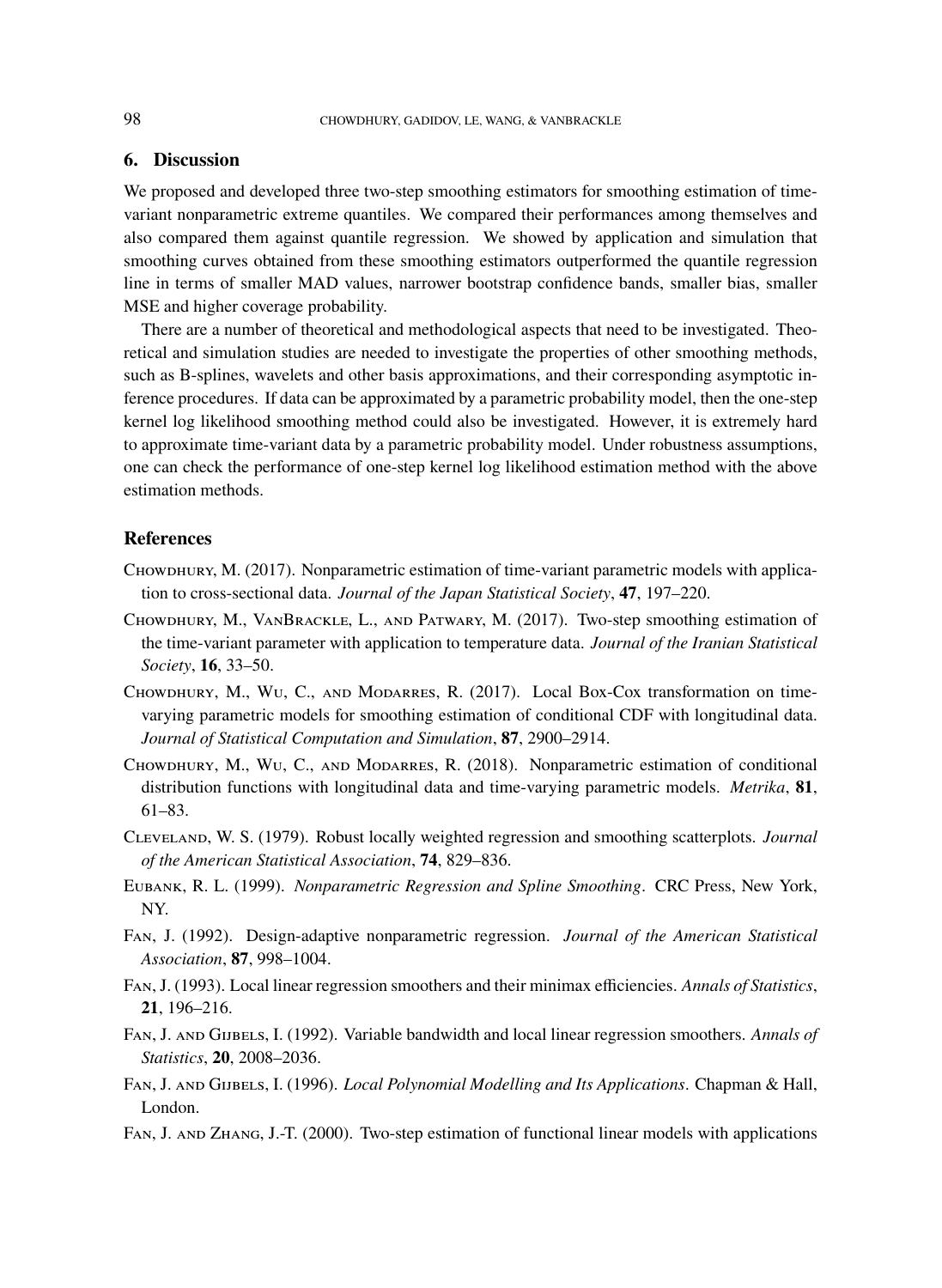to longitudinal data. *Journal of the Royal Statistical Society: Series B*, **62**, 303–322.

- Green, P. J. and Silverman, B. W. (1994). *Nonparametric Regression and Generalized Linear Models: A Roughness Penalty Approach*. London, Chapman & Hall.
- Hart, J. D. and Wehrly, T. E. (1986). Kernel regression estimation using repeated measurements data. *Journal of the American Statistical Association*, **81**, 1080–1088.
- Hastie, T., Tibshirani, R., and Friedman, J. (2009). *The Elements of Statistical Learning*. Springer, New York, NY.
- Hoover, D. R., Rice, J. A., Wu, C. O., and Yang, L.-P. (1998). Nonparametric smoothing estimates of time-varying coefficient models with longitudinal data. *Biometrika*, **85**, 809–822.
- Koenker, R. and Bassett, G. (1978). Regression quantiles. *Econometrica*, **46**, 33–50.
- Nadaraya, E. A. (1964). On estimating regression. *Theory of Probability & Its Applications*, **9**, 157–159.
- Reinsch, C. H. (1967). Smoothing by spline functions. *Numerische Mathematik*, **10**, 177–183.
- Ruppert, D. and Wand, M. P. (1994). Multivariate locally weighted least squares regression. *Annals of Statistics*, **22**, 1346–1370.
- Schoenberg, I. J. (1964). Spline functions and the problem of graduation. *In Proceedings of the National Academy of Sciences of the United States of America*, volume 52. National Academy of Sciences, Washington, DC, 947–950.
- Scorr, D. W. (1992). *Multivariate Density Estimation: Theory, Practice, and Visualization*. Wiley & Sons, New York, NY.
- Silverman, B. W. (1985). Some aspects of the spline smoothing approach to non-parametric regression curve fitting. *Journal of the Royal Statistical Society: Series B*, **47**, 1–52.
- Silverman, B. W. (1986). *Density Estimation for Statistics and Data Analysis*. CRC Press, Boca Raton, FL.
- Solo, V. (1999). Selection of regularisation parameters for total variation denoising. *In 1999 IEEE International Conference on Acoustics, Speech, and Signal Processing*, volume 3. 1653–1655.
- Stone, C. J. (1977). Consistent nonparametric regression. *Annals of Statistics*, **5**, 595–620.
- Stone, C. J. (1980). Optimal rates of convergence for nonparametric estimators. *Annals of Statistics*, **8**, 1348–1360.
- Stone, C. J. (1982). Optimal global rates of convergence for nonparametric regression. *Annals of Statistics*, **10**, 1040–1053.
- Wahba, G. (1975). Smoothing noisy data with spline functions. *Numerische Mathematik*, **24**, 383–393.
- Wahba, G. (1990). *Spline Models for Observational Data*, volume 59. SIAM, Philadelphia, PA.
- WATSON, G. S. (1964). Smooth regression analysis. *Sankhyā: Series A*, **26**, 359–372.

Manuscript received 2020-05-01, revised 2021-02-09, accepted 2021-07-01.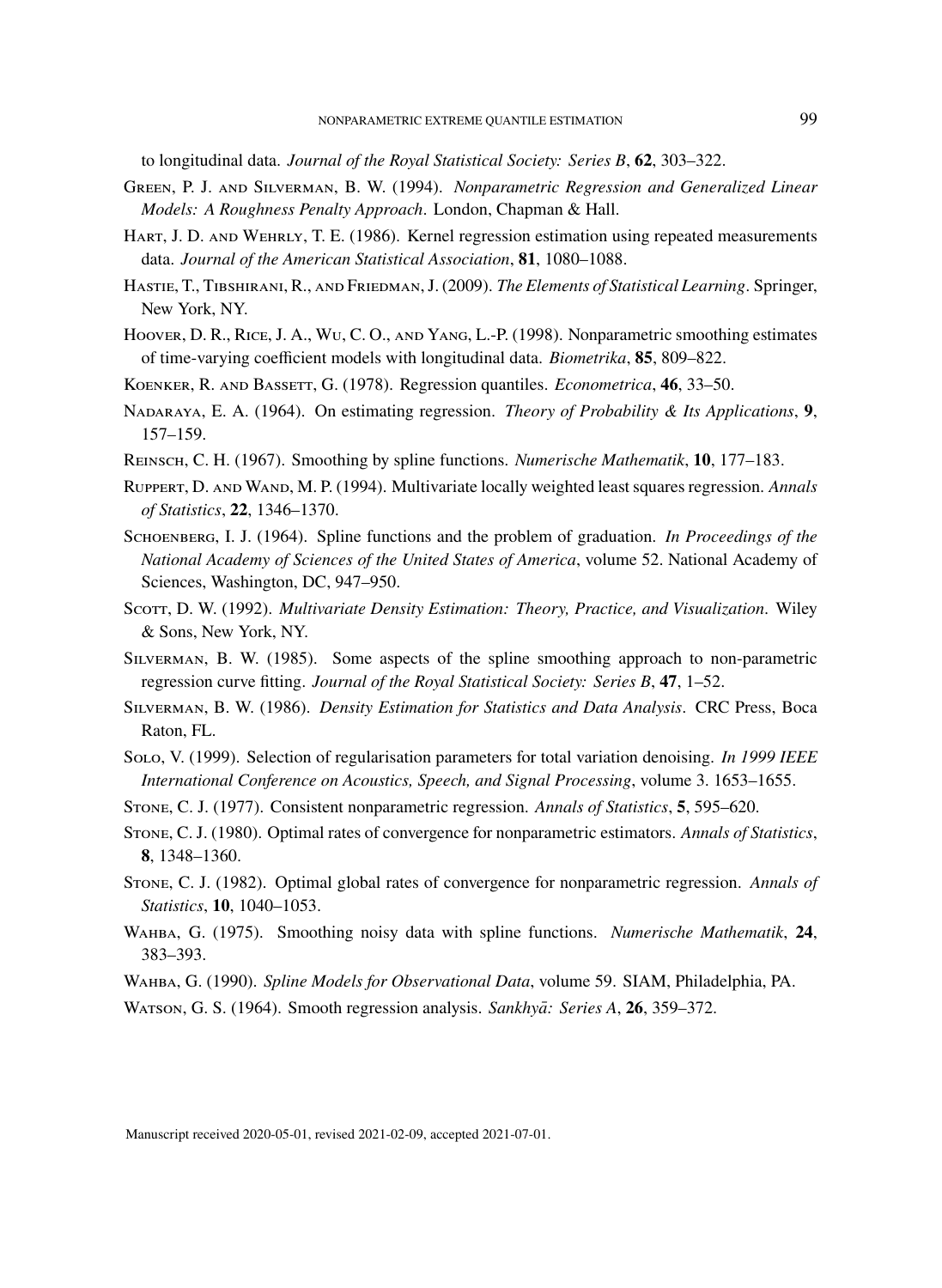

**Figure 1**. KS, LP, SS and QR estimates (solid lines) of T0.95 together with point-wise bootstrap confidence bands (dashed lines).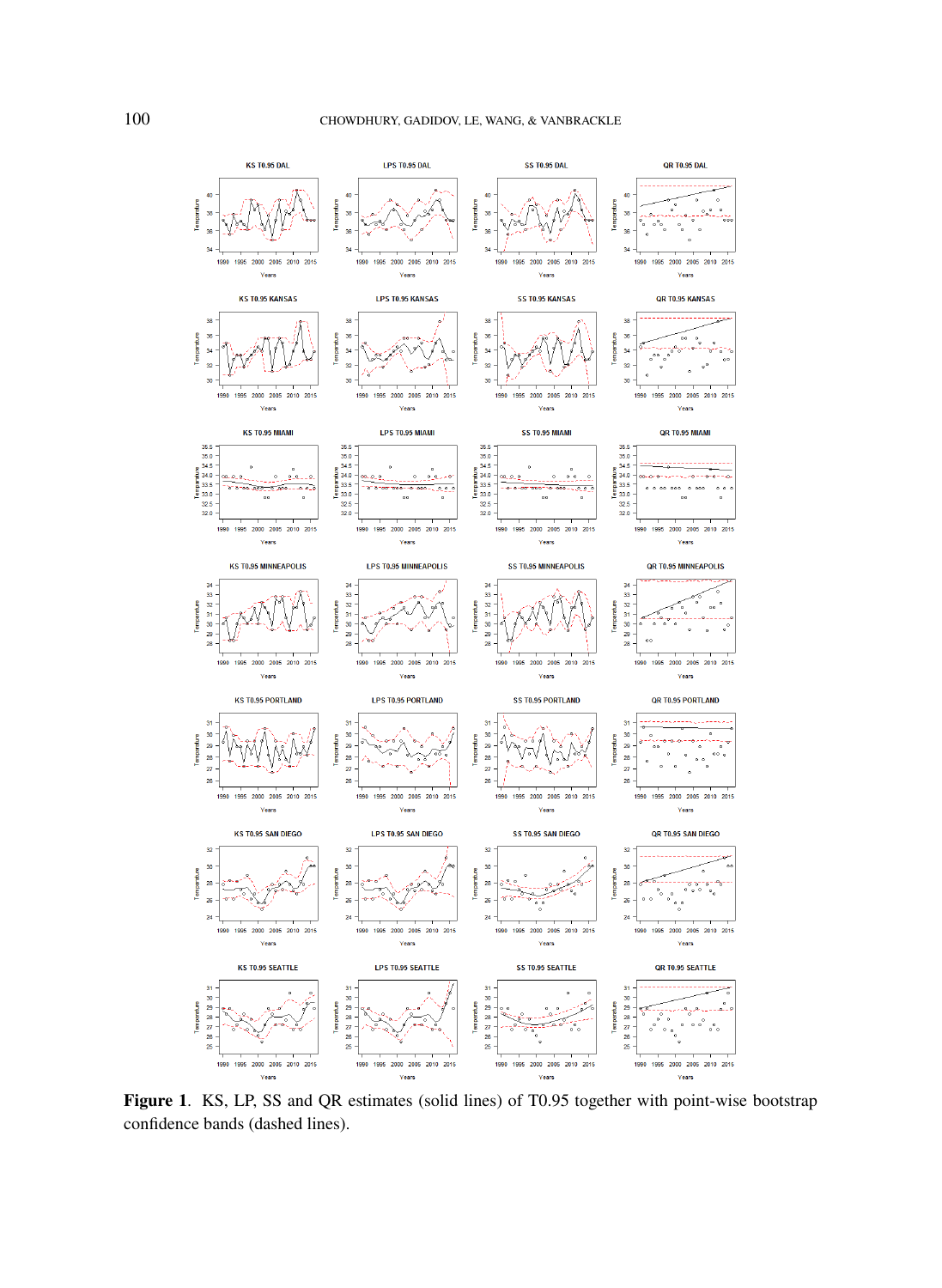

**Figure 2**. KS, LP, SS and QR estimates (solid lines) of T0.05 together with point-wise bootstrap confidence bands (dashed lines).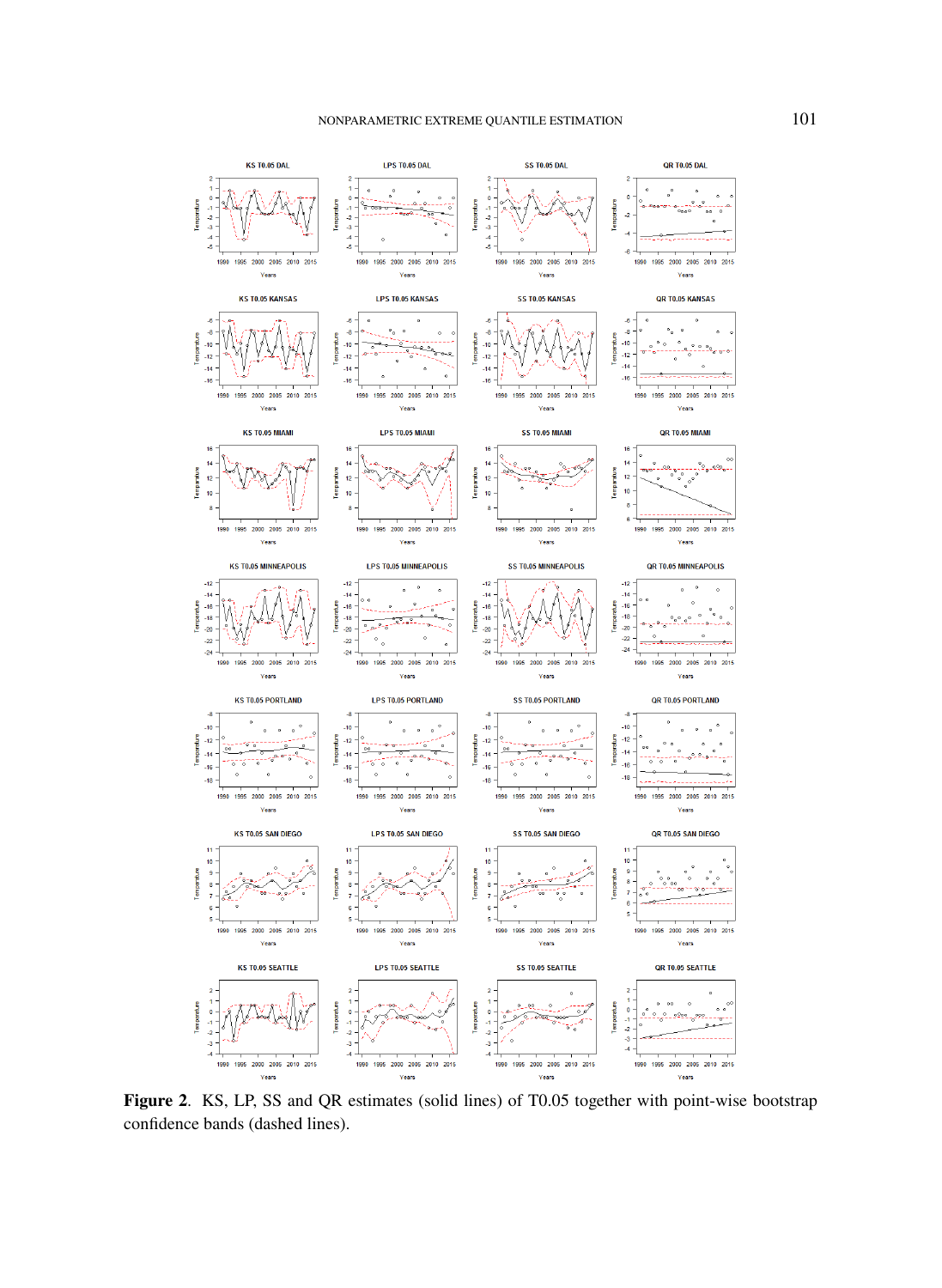|                  |                | QR.os(t,)) of the 95th and 5th percentile temperature from Dallas in the Chited States from 1990 to 2016                                                                                                                                                                                    |                                                                                                                                                                                                                                                                                             |                  |                 |                |                 |                 |                 |                           |
|------------------|----------------|---------------------------------------------------------------------------------------------------------------------------------------------------------------------------------------------------------------------------------------------------------------------------------------------|---------------------------------------------------------------------------------------------------------------------------------------------------------------------------------------------------------------------------------------------------------------------------------------------|------------------|-----------------|----------------|-----------------|-----------------|-----------------|---------------------------|
|                  | $T_{.95}(t_j)$ | $KS$ .95 $(t_j)$                                                                                                                                                                                                                                                                            | $LP$ , 95 $(t_j)$                                                                                                                                                                                                                                                                           | $SS$ .95 $(t_j)$ | $QR_{.95}(t_j)$ | $T_{.05}(t_j)$ | $KS_{.05}(t_j)$ | $LP_{.05}(t_j)$ | $SS_{.05}(t_j)$ | $\mathcal{Q}R_{.05}(t_j)$ |
| 0661             | 37.20          |                                                                                                                                                                                                                                                                                             |                                                                                                                                                                                                                                                                                             |                  |                 |                |                 |                 |                 |                           |
| 1661             |                | $\begin{array}{l} 37.1756 \\ 17.676 \\ 18.776 \\ 19.876 \\ 10.976 \\ 13.986 \\ 14.976 \\ 15.996 \\ 16.997 \\ 17.996 \\ 18.996 \\ 19.996 \\ 19.996 \\ 19.996 \\ 19.996 \\ 19.996 \\ 19.996 \\ 19.996 \\ 19.996 \\ 19.996 \\ 19.996 \\ 19.996 \\ 19.996 \\ 19.996 \\ 19.996 \\ 19.996 \\ 19.$ | 37.21<br>36.56<br>36.89                                                                                                                                                                                                                                                                     |                  |                 |                |                 |                 |                 |                           |
| 1992             |                |                                                                                                                                                                                                                                                                                             |                                                                                                                                                                                                                                                                                             |                  |                 |                |                 |                 |                 |                           |
| $-365$           |                |                                                                                                                                                                                                                                                                                             |                                                                                                                                                                                                                                                                                             |                  |                 |                |                 |                 |                 |                           |
| 1994             |                |                                                                                                                                                                                                                                                                                             |                                                                                                                                                                                                                                                                                             |                  |                 |                |                 |                 |                 |                           |
| 5661             |                |                                                                                                                                                                                                                                                                                             |                                                                                                                                                                                                                                                                                             |                  |                 |                |                 |                 |                 |                           |
| 9661             |                |                                                                                                                                                                                                                                                                                             |                                                                                                                                                                                                                                                                                             |                  |                 |                |                 |                 |                 |                           |
| 1997             |                |                                                                                                                                                                                                                                                                                             |                                                                                                                                                                                                                                                                                             |                  |                 |                |                 |                 |                 |                           |
| 8661             |                |                                                                                                                                                                                                                                                                                             | $\begin{array}{l} 37.003 \\ 37.003 \\ 20.01 \\ 37.003 \\ 38.003 \\ 39.003 \\ 30.003 \\ 31.003 \\ 32.003 \\ 33.003 \\ 34.003 \\ 35.003 \\ 36.003 \\ 37.003 \\ 38.003 \\ 39.003 \\ 30.003 \\ 31.003 \\ 32.003 \\ 33.003 \\ 34.003 \\ 35.003 \\ 36.003 \\ 37.003 \\ 38.003 \\ 39.003 \\ 39.00$ |                  |                 |                |                 |                 |                 |                           |
| 6661             |                |                                                                                                                                                                                                                                                                                             |                                                                                                                                                                                                                                                                                             |                  |                 |                |                 |                 |                 |                           |
| 2000             |                |                                                                                                                                                                                                                                                                                             |                                                                                                                                                                                                                                                                                             |                  |                 |                |                 |                 |                 |                           |
| 2001             |                |                                                                                                                                                                                                                                                                                             |                                                                                                                                                                                                                                                                                             |                  |                 |                |                 |                 |                 |                           |
| 2002             |                |                                                                                                                                                                                                                                                                                             |                                                                                                                                                                                                                                                                                             |                  |                 |                |                 |                 |                 |                           |
| 2003             |                |                                                                                                                                                                                                                                                                                             |                                                                                                                                                                                                                                                                                             |                  |                 |                |                 |                 |                 |                           |
| 2004             |                |                                                                                                                                                                                                                                                                                             |                                                                                                                                                                                                                                                                                             |                  |                 |                |                 |                 |                 |                           |
| 2005             |                |                                                                                                                                                                                                                                                                                             |                                                                                                                                                                                                                                                                                             |                  |                 |                |                 |                 |                 |                           |
| 2006             |                |                                                                                                                                                                                                                                                                                             |                                                                                                                                                                                                                                                                                             |                  | 40.06           |                |                 |                 |                 |                           |
| 2007             |                |                                                                                                                                                                                                                                                                                             |                                                                                                                                                                                                                                                                                             |                  |                 |                |                 |                 |                 |                           |
| 2008             |                |                                                                                                                                                                                                                                                                                             |                                                                                                                                                                                                                                                                                             |                  |                 |                |                 |                 |                 |                           |
| 5009             |                |                                                                                                                                                                                                                                                                                             |                                                                                                                                                                                                                                                                                             |                  |                 |                |                 |                 |                 |                           |
| 010              |                |                                                                                                                                                                                                                                                                                             |                                                                                                                                                                                                                                                                                             |                  |                 |                |                 |                 |                 |                           |
| 2011             |                |                                                                                                                                                                                                                                                                                             |                                                                                                                                                                                                                                                                                             |                  |                 |                |                 |                 |                 |                           |
| 2012             |                |                                                                                                                                                                                                                                                                                             |                                                                                                                                                                                                                                                                                             |                  |                 |                |                 |                 |                 |                           |
| 501              |                |                                                                                                                                                                                                                                                                                             |                                                                                                                                                                                                                                                                                             |                  |                 |                |                 |                 |                 |                           |
| 201 <sup>2</sup> |                |                                                                                                                                                                                                                                                                                             |                                                                                                                                                                                                                                                                                             |                  |                 |                |                 |                 |                 |                           |
| 2013             |                | $39.40$<br>$37.26$<br>$37.20$<br>$37.20$                                                                                                                                                                                                                                                    | $\begin{array}{r} 38.808 \\ 38.75 \\ 39.19 \\ 37.51 \\ 37.11 \\ 37.02 \\ 37.02 \\ \end{array}$                                                                                                                                                                                              |                  |                 |                |                 |                 |                 | $35.75$<br>$75.75$        |
|                  |                |                                                                                                                                                                                                                                                                                             |                                                                                                                                                                                                                                                                                             | 37.20            |                 |                |                 |                 | $-0.03$         |                           |

**Table 5**

. Raw estimates (

 $T_{.95}(t_j), T_{.05}(t_j)$ 

), kernel smoothing estimates (

 $KS_{.95}( t_j), KS_{.05}( t_j)$ 

), local polynomial smoothing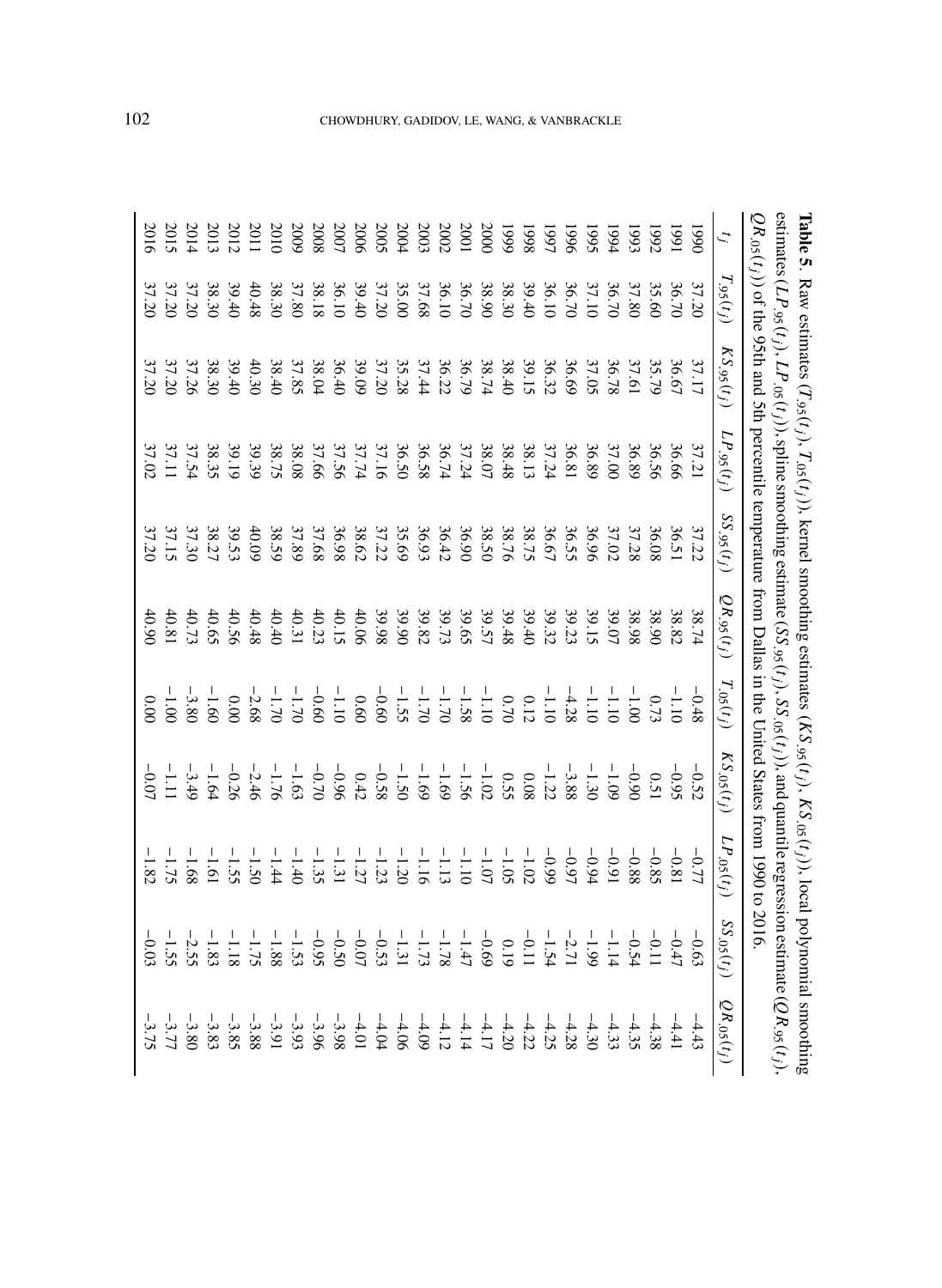| <b>Table 6.</b> Raw estimates $(T_{.95}(t_j), T_{.05}(t_j))$ , kernel smoothing estimates $(KS_{.95}(t_j), KS_{.05}(t_j))$ , local polynomial smo                        |
|--------------------------------------------------------------------------------------------------------------------------------------------------------------------------|
| estimates (LP $_{.95}(t_j)$ , LP $_{.05}(t_j)$ ), spline smoothing estimate (SS $_{.95}(t_j)$ , SS $_{.05}(t_j)$ ), and quantile regression estimate (QR $_{.95}(t_j)$ ) |
| $QR_{.05}(t_i)$ of the 95th and 5th percentile temperature from Kansas City in the United States from 1990 to 2016.                                                      |

|                              | $.95(t_j)$                                                 | $KS_{.95}(t_i)$ | $LP_{.95}(t_j)$ | $SS_{.95}(t_j)$ | $QR_{.95}(t_j)$                                                                                                                                                                                                                      | $T_{.05}(t_j)$                                                                                                                                                                                                                                                                                                  | $\mathbf{X}S_{.05}(t_j)$                                                                                                                                                                                                                                                                                                                                                  | $LP_{.05}(t_j)$ | $SS_{.05}(t_j)$ | $2R_{.05}(t_j)$ |
|------------------------------|------------------------------------------------------------|-----------------|-----------------|-----------------|--------------------------------------------------------------------------------------------------------------------------------------------------------------------------------------------------------------------------------------|-----------------------------------------------------------------------------------------------------------------------------------------------------------------------------------------------------------------------------------------------------------------------------------------------------------------|---------------------------------------------------------------------------------------------------------------------------------------------------------------------------------------------------------------------------------------------------------------------------------------------------------------------------------------------------------------------------|-----------------|-----------------|-----------------|
| 990                          |                                                            | 34.42           |                 |                 |                                                                                                                                                                                                                                      |                                                                                                                                                                                                                                                                                                                 |                                                                                                                                                                                                                                                                                                                                                                           |                 |                 |                 |
| <b>166</b>                   |                                                            |                 |                 |                 |                                                                                                                                                                                                                                      |                                                                                                                                                                                                                                                                                                                 |                                                                                                                                                                                                                                                                                                                                                                           |                 |                 |                 |
| 992                          |                                                            |                 |                 |                 |                                                                                                                                                                                                                                      |                                                                                                                                                                                                                                                                                                                 |                                                                                                                                                                                                                                                                                                                                                                           |                 |                 |                 |
| 993                          |                                                            |                 |                 |                 |                                                                                                                                                                                                                                      |                                                                                                                                                                                                                                                                                                                 |                                                                                                                                                                                                                                                                                                                                                                           |                 |                 |                 |
| 994                          | $4.40$<br>$3.5.60$<br>$3.30$<br>$3.30$<br>$3.30$<br>$3.30$ |                 |                 |                 | 87 00 11 12 13 14 16 16 16 16 16 16 16 16 16 16 16 17 18 18 19 19 10 10 11 11 12 13 14 15 16 16 17 18 18 19 19<br>34 16 17 17 18 19 19 19 19 19 19 19 19 19 19 19 10 10 11 11 12 13 14 15 16 17 18 18 18 18 18 18 18 18 18 18 18<br> | $-7.80$<br>11.58<br>$-6.10$<br>10.60<br>11.70                                                                                                                                                                                                                                                                   | $\begin{array}{l} 21\, \text{ }82\, \text{ }83\, \text{ }63\, \text{ }74\, \text{ }65\, \text{ }75\, \text{ }87\, \text{ }76\, \text{ }87\, \text{ }88\, \text{ }96\, \text{ }10\, \text{ }10\, \text{ }10\, \text{ }10\, \text{ }10\, \text{ }10\, \text{ }10\, \text{ }10\, \text{ }10\, \text{ }10\, \text{ }10\, \text{ }10\, \text{ }10\, \text{ }10\, \text{ }10\,$ |                 |                 |                 |
| 995                          |                                                            |                 |                 |                 |                                                                                                                                                                                                                                      |                                                                                                                                                                                                                                                                                                                 |                                                                                                                                                                                                                                                                                                                                                                           |                 |                 |                 |
| 996                          |                                                            |                 |                 |                 |                                                                                                                                                                                                                                      | $\begin{array}{l} 988 \\ 794 \\ 889 \\ 7994 \\ 8994 \\ 7994 \\ 7994 \\ 7994 \\ 7994 \\ 7994 \\ 7994 \\ 7994 \\ 7994 \\ 7994 \\ 7994 \\ 7994 \\ 7994 \\ 7994 \\ 7994 \\ 7994 \\ 7994 \\ 7994 \\ 7994 \\ 7994 \\ 7994 \\ 7994 \\ 7994 \\ 7994 \\ 7994 \\ 7994 \\ 7994 \\ 7994 \\ 7994 \\ 7994 \\ 7994 \\ 7994 \\$ |                                                                                                                                                                                                                                                                                                                                                                           |                 |                 |                 |
| 1997                         | 31.70<br>32.80                                             |                 |                 |                 |                                                                                                                                                                                                                                      |                                                                                                                                                                                                                                                                                                                 |                                                                                                                                                                                                                                                                                                                                                                           |                 |                 |                 |
| 998                          |                                                            |                 |                 |                 |                                                                                                                                                                                                                                      |                                                                                                                                                                                                                                                                                                                 |                                                                                                                                                                                                                                                                                                                                                                           |                 |                 |                 |
| <b>6661</b>                  |                                                            |                 |                 |                 |                                                                                                                                                                                                                                      |                                                                                                                                                                                                                                                                                                                 |                                                                                                                                                                                                                                                                                                                                                                           |                 |                 |                 |
| 2000                         |                                                            |                 |                 |                 |                                                                                                                                                                                                                                      |                                                                                                                                                                                                                                                                                                                 |                                                                                                                                                                                                                                                                                                                                                                           |                 |                 |                 |
| 2001                         |                                                            |                 |                 |                 |                                                                                                                                                                                                                                      |                                                                                                                                                                                                                                                                                                                 |                                                                                                                                                                                                                                                                                                                                                                           |                 |                 |                 |
| 2002                         |                                                            |                 |                 |                 |                                                                                                                                                                                                                                      |                                                                                                                                                                                                                                                                                                                 |                                                                                                                                                                                                                                                                                                                                                                           |                 |                 |                 |
| 2003                         |                                                            |                 |                 |                 |                                                                                                                                                                                                                                      |                                                                                                                                                                                                                                                                                                                 |                                                                                                                                                                                                                                                                                                                                                                           |                 |                 |                 |
| 2004                         |                                                            |                 |                 |                 |                                                                                                                                                                                                                                      |                                                                                                                                                                                                                                                                                                                 |                                                                                                                                                                                                                                                                                                                                                                           |                 |                 |                 |
| 2005                         |                                                            |                 |                 |                 |                                                                                                                                                                                                                                      |                                                                                                                                                                                                                                                                                                                 |                                                                                                                                                                                                                                                                                                                                                                           |                 |                 |                 |
|                              |                                                            |                 |                 |                 |                                                                                                                                                                                                                                      |                                                                                                                                                                                                                                                                                                                 |                                                                                                                                                                                                                                                                                                                                                                           |                 |                 |                 |
| 2006<br>2007<br>2008<br>2010 |                                                            |                 |                 |                 |                                                                                                                                                                                                                                      |                                                                                                                                                                                                                                                                                                                 |                                                                                                                                                                                                                                                                                                                                                                           |                 |                 |                 |
|                              |                                                            |                 |                 |                 |                                                                                                                                                                                                                                      |                                                                                                                                                                                                                                                                                                                 |                                                                                                                                                                                                                                                                                                                                                                           |                 |                 |                 |
|                              |                                                            |                 |                 |                 |                                                                                                                                                                                                                                      |                                                                                                                                                                                                                                                                                                                 |                                                                                                                                                                                                                                                                                                                                                                           |                 |                 |                 |
|                              |                                                            |                 |                 |                 |                                                                                                                                                                                                                                      |                                                                                                                                                                                                                                                                                                                 |                                                                                                                                                                                                                                                                                                                                                                           |                 |                 |                 |
| $\overline{201}$             |                                                            |                 |                 |                 |                                                                                                                                                                                                                                      |                                                                                                                                                                                                                                                                                                                 |                                                                                                                                                                                                                                                                                                                                                                           |                 |                 |                 |
| 2012                         |                                                            |                 |                 |                 |                                                                                                                                                                                                                                      |                                                                                                                                                                                                                                                                                                                 |                                                                                                                                                                                                                                                                                                                                                                           |                 |                 |                 |
|                              |                                                            |                 |                 |                 |                                                                                                                                                                                                                                      |                                                                                                                                                                                                                                                                                                                 |                                                                                                                                                                                                                                                                                                                                                                           |                 |                 |                 |
| $\frac{2013}{2014}$          |                                                            |                 |                 |                 |                                                                                                                                                                                                                                      |                                                                                                                                                                                                                                                                                                                 |                                                                                                                                                                                                                                                                                                                                                                           |                 |                 |                 |
| 2015                         |                                                            |                 |                 |                 |                                                                                                                                                                                                                                      |                                                                                                                                                                                                                                                                                                                 |                                                                                                                                                                                                                                                                                                                                                                           |                 |                 |                 |
| 2016                         | 13.81                                                      | 3.78            |                 |                 |                                                                                                                                                                                                                                      | $-8.20$                                                                                                                                                                                                                                                                                                         |                                                                                                                                                                                                                                                                                                                                                                           |                 |                 |                 |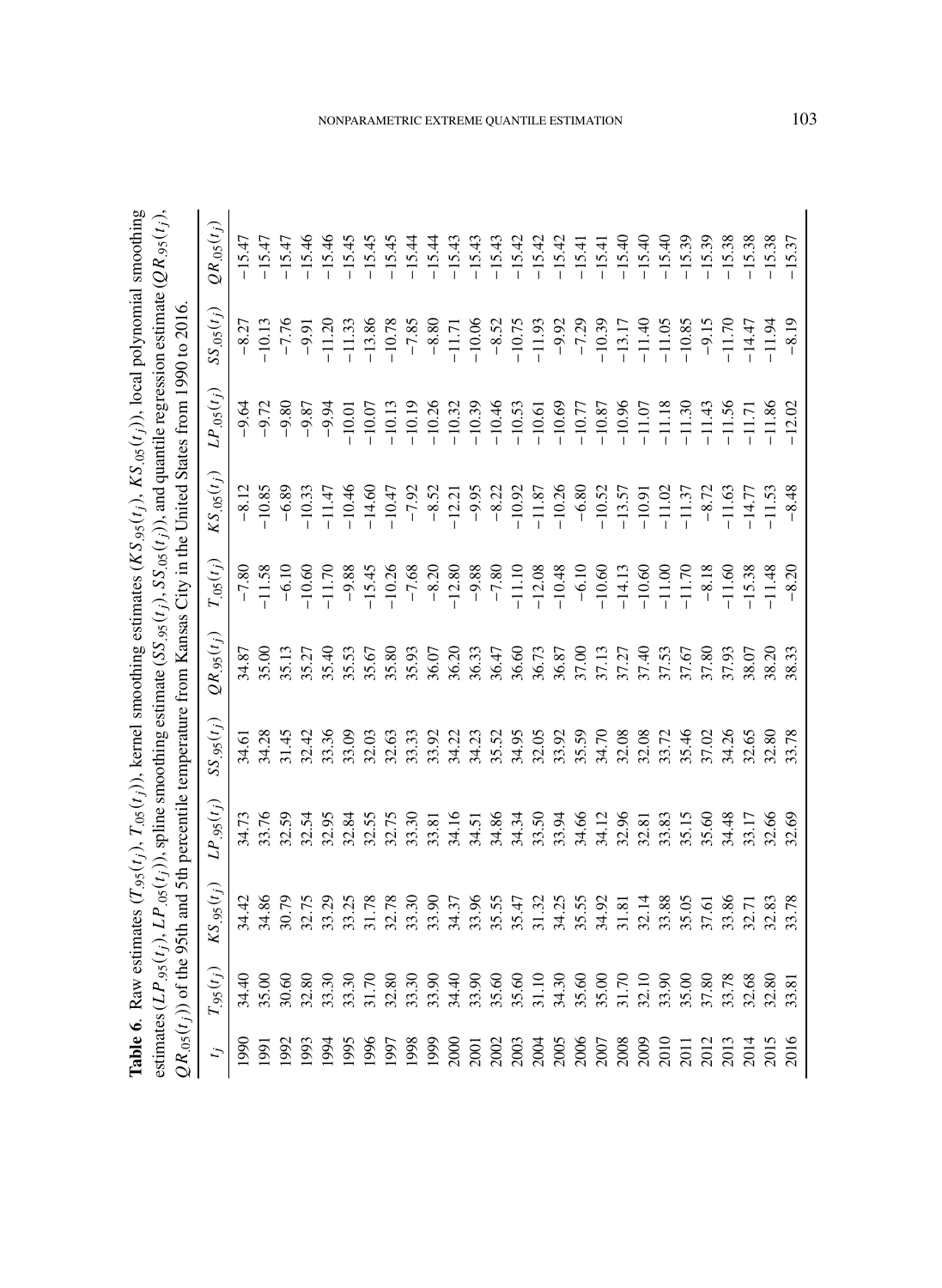|             |                | $O$ is $\frac{1}{2}$ of the 9.5th and 5th percentile remperature from Xiami in the Chired States from 1.990 to 1.01.07.07. |                                |                                           |                               |                |                 |                 |                  |                 |
|-------------|----------------|----------------------------------------------------------------------------------------------------------------------------|--------------------------------|-------------------------------------------|-------------------------------|----------------|-----------------|-----------------|------------------|-----------------|
|             | $T_{.95}(t_j)$ | $KS$ .95 $(t_j)$                                                                                                           | $LP$ .95 $(t_j)$               | $SS$ , $95(t_j)$                          | $QR_{.95}(t_j)$               | $T_{.05}(t_j)$ | $KS_{.05}(t_j)$ | $LP_{.05}(t_j)$ | $SS$ .05 $(t_j)$ | $QR_{.05}(t_j)$ |
| 0661        | 33.90          | 33.68                                                                                                                      | 33.70                          |                                           | 34.47                         | 15.00          | 14.90           | 14.83           | 14.09            | 11.80           |
| 1661        | 33.90          | 33.66                                                                                                                      | 33.67                          | 33.61<br>33.60                            | 34.46                         | 12.90          | 12.99           | 13.53           | 13.64            | 11.60           |
| <b>1992</b> |                | 33.64                                                                                                                      | 33.64                          | 33.59                                     | 34.45                         | 12.80          | 12.81           | 13.03           | 13.25            | 11.40           |
| $-565$      |                |                                                                                                                            | 33.62                          |                                           | 34.44                         | 12.90          | 12.94           | 13.05           | 12.93            | 11.20           |
| 1994        |                |                                                                                                                            |                                |                                           |                               | 13.9C          |                 | $12.87\,$       | 12.68            | 11.00           |
| <b>1995</b> |                |                                                                                                                            |                                |                                           | $34.43$<br>$34.42$<br>$34.42$ | 11.70          | 13.75           | 12.14           | 12.48            | 10.80           |
| 1996        |                |                                                                                                                            |                                |                                           |                               | 10.60          | 10.78           | 11.87           | 12.38            | 0.60            |
| 1661        |                |                                                                                                                            |                                |                                           |                               | 13.30          | 13.17           | 12.50           | 12.36            | 10.40           |
| 8661        |                | $\begin{array}{c} 33.66 \\ 33.76 \\ 34.75 \\ 35.67 \\ 33.47 \\ 33.43 \end{array}$                                          |                                |                                           |                               | 13.30          | 13.25           | 12.84           | 12.35            | 10.20           |
| <b>6661</b> |                |                                                                                                                            |                                |                                           |                               | 12.20          | 12.28           | 12.64           | 12.28            | 10.00           |
| 2000        |                |                                                                                                                            |                                |                                           |                               | 12.80          | 12.72           | 12.38           | 12.17            | 9.80            |
| 2001        |                |                                                                                                                            | 33.49                          |                                           |                               | 11.70          | 11.78           | 12.09           | 12.01            | 9.60            |
| 2002        |                |                                                                                                                            | 33.48                          |                                           |                               | 12.32          | 12.21           | 11.72           | 11.88            | 9.40            |
| 2003        |                |                                                                                                                            | 33.48                          | 33.50<br>33.49                            |                               | 10.60          | 10.71           | 11.32           | 11.81            | 9.20            |
| 2004        |                | 33.39<br>39.39.39<br>39.39.39                                                                                              | 33.48                          | $33.48$<br>$33.47$<br>$33.47$             |                               | 11.25          | 11.24           | 11.34           | 11.84            | 00.00           |
| 2005        |                |                                                                                                                            | 33.47                          |                                           |                               | 11.70          | 11.71           | 11.81           | 11.98            | 8.80            |
| <b>2006</b> |                |                                                                                                                            | 33.47                          |                                           |                               | 12.32          | 12.37           | 12.55           | 12.14            | 09.8            |
| 2007        |                |                                                                                                                            | 33.48                          |                                           |                               | 13.90          | 13.80           | 13.18           | 12.24            | 8.40            |
| 2008        |                | $33.43$<br>$33.51$                                                                                                         | 33.48                          |                                           |                               | 13.45          | 13.44           | 13.02           | 12.24            | 8.20            |
| 5009        |                |                                                                                                                            | 33.48                          | $33.448$<br>$33.45$<br>$33.45$<br>$33.44$ |                               | 12.80          | 12.59           | 11.84           | 12.16            | 8.00            |
| 501         |                |                                                                                                                            | 33.49                          |                                           |                               | 7.80           | 8.30            | 11.03           | 12.16            | 7.80            |
| 2011        |                | $\begin{array}{c} 33.53 \\ 33.54 \\ 33.54 \end{array}$                                                                     | 33.50                          |                                           |                               | 13.30          | 13.05           | 11.98           | 12.36            | 7.60            |
| 2012        |                |                                                                                                                            |                                |                                           |                               | 13.45          | 13.44           | 13.03           | 12.69            | 7.4C            |
| 2013        |                | 33.51<br>33.51                                                                                                             |                                | 33.33.43                                  |                               | 13.30          | 13.29           | 13.28           | 13.07            | 7.2C            |
| 2014        |                | 33.49                                                                                                                      | 33.51.51<br>33.51.52<br>33.53. |                                           |                               | 12.90          | 12.99           | 13.47           | 13.48            | $\sim 0$        |
| 2015        |                | 33.48                                                                                                                      |                                | 33.42                                     |                               | 14.40          | 14.33           | 14.24           | 13.93            | 6.80            |
| 2016        | 33.30          | 33.46                                                                                                                      | 33.54                          | 33.42                                     |                               | 14.40          | 14.40           | 15.58           | 14.38            | 9.60            |

**Table 7**

. Raw estimates (

 $T_{.95}(t_j), T_{.05}(t_j)$ 

), kernel smoothing estimates (

 $KS_{.95}( t_j), KS_{.05}( t_j)$ 

), local polynomial smoothing

## CHOWDHURY, GADIDOV, LE, WANG, & VANBRACKLE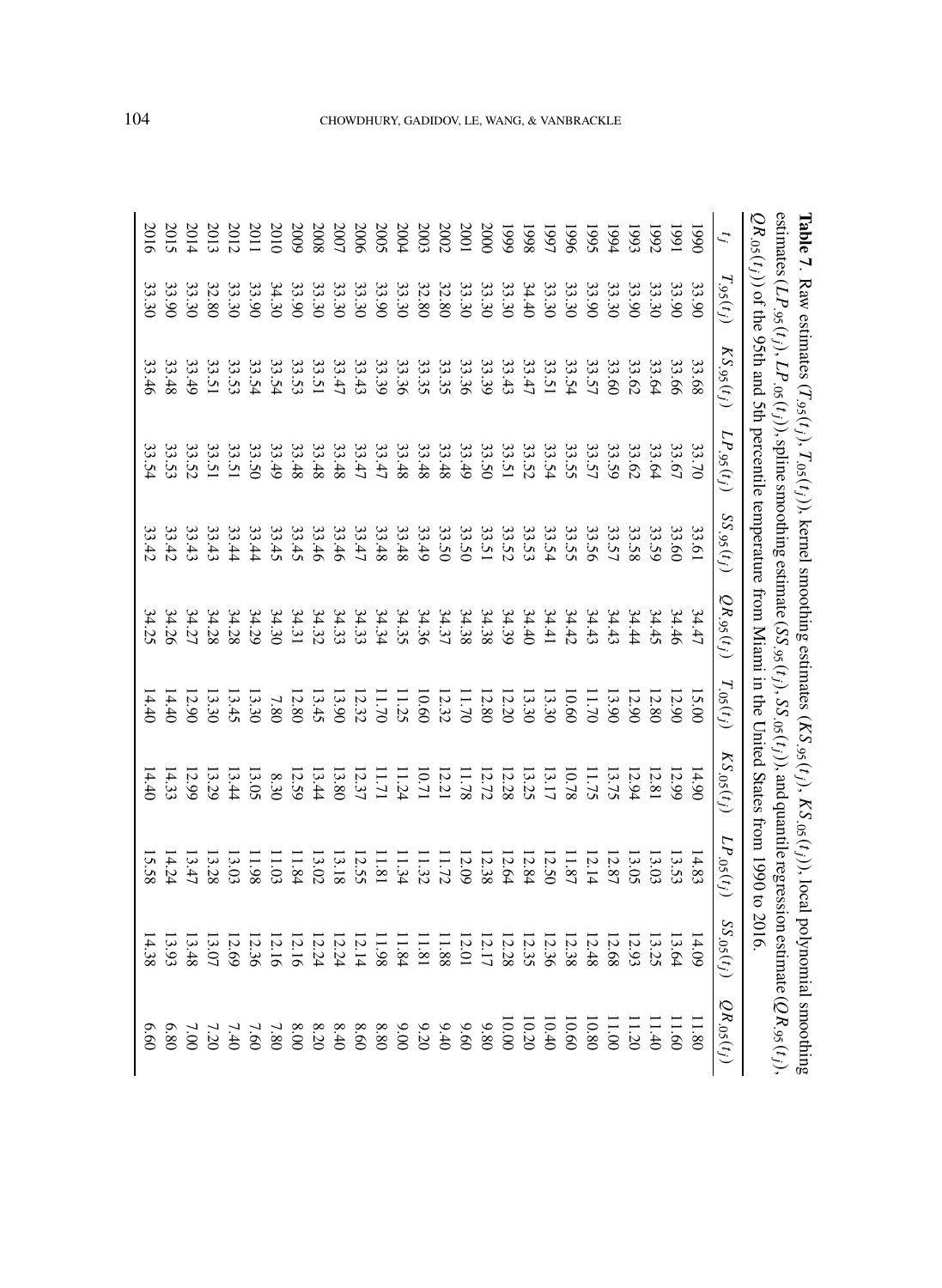|                                              | $.95(t_j)$              | $KS_{.95}(t_j)$ | $LP_{.95}(t_j)$ | SS(1) | $(2R_{.95}(t_j))$                                                                                                                                                                                                                                                                                                                                                                                                                                                                                                         | $T_{.05}(t_j)$                                                                                                                                                                                                                                                                                                                                                                                                                                                                                | $(S_{.05}(t_j))$ | $LP_{.05}(t_j)$ | $SS_{.05}(t_i)$ | $2R_{.05}(t_j)$ |
|----------------------------------------------|-------------------------|-----------------|-----------------|-------|---------------------------------------------------------------------------------------------------------------------------------------------------------------------------------------------------------------------------------------------------------------------------------------------------------------------------------------------------------------------------------------------------------------------------------------------------------------------------------------------------------------------------|-----------------------------------------------------------------------------------------------------------------------------------------------------------------------------------------------------------------------------------------------------------------------------------------------------------------------------------------------------------------------------------------------------------------------------------------------------------------------------------------------|------------------|-----------------|-----------------|-----------------|
| 900                                          |                         | 30.04           |                 |       |                                                                                                                                                                                                                                                                                                                                                                                                                                                                                                                           | 15.00                                                                                                                                                                                                                                                                                                                                                                                                                                                                                         |                  |                 | $-15.41$        | $-22.63$        |
| 991                                          | 80.60                   |                 |                 |       |                                                                                                                                                                                                                                                                                                                                                                                                                                                                                                                           |                                                                                                                                                                                                                                                                                                                                                                                                                                                                                               |                  |                 |                 |                 |
| 992                                          |                         |                 |                 |       |                                                                                                                                                                                                                                                                                                                                                                                                                                                                                                                           |                                                                                                                                                                                                                                                                                                                                                                                                                                                                                               |                  |                 |                 |                 |
| <b>1993</b>                                  |                         |                 |                 |       |                                                                                                                                                                                                                                                                                                                                                                                                                                                                                                                           |                                                                                                                                                                                                                                                                                                                                                                                                                                                                                               |                  |                 |                 |                 |
| .994                                         | 28.30<br>28.30<br>30.00 |                 |                 |       | $\begin{array}{l} \kappa \text{ } \kappa \text{ } \kappa \text{ } \kappa \text{ } \kappa \text{ } \kappa \text{ } \kappa \text{ } \kappa \text{ } \kappa \text{ } \kappa \text{ } \kappa \text{ } \kappa \text{ } \kappa \text{ } \kappa \text{ } \kappa \text{ } \kappa \text{ } \kappa \text{ } \kappa \text{ } \kappa \text{ } \kappa \text{ } \kappa \text{ } \kappa \text{ } \kappa \text{ } \kappa \text{ } \kappa \text{ } \kappa \text{ } \kappa \text{ } \kappa \text{ } \kappa \text{ } \kappa \text{ } \kappa$ | $\begin{array}{l} \mathcal{L} \\ \mathcal{L} \\ \mathcal{L} \\ \mathcal{L} \\ \mathcal{L} \\ \mathcal{L} \\ \mathcal{L} \\ \mathcal{L} \\ \mathcal{L} \\ \mathcal{L} \\ \mathcal{L} \\ \mathcal{L} \\ \mathcal{L} \\ \mathcal{L} \\ \mathcal{L} \\ \mathcal{L} \\ \mathcal{L} \\ \mathcal{L} \\ \mathcal{L} \\ \mathcal{L} \\ \mathcal{L} \\ \mathcal{L} \\ \mathcal{L} \\ \mathcal{L} \\ \mathcal{L} \\ \mathcal{L} \\ \mathcal{L} \\ \mathcal{L} \\ \mathcal{L} \\ \mathcal{L} \\ \mathcal$ |                  |                 |                 |                 |
| 1995                                         |                         |                 |                 |       |                                                                                                                                                                                                                                                                                                                                                                                                                                                                                                                           |                                                                                                                                                                                                                                                                                                                                                                                                                                                                                               |                  |                 |                 |                 |
| 1996                                         |                         |                 |                 |       |                                                                                                                                                                                                                                                                                                                                                                                                                                                                                                                           |                                                                                                                                                                                                                                                                                                                                                                                                                                                                                               |                  |                 |                 |                 |
| 1997                                         |                         |                 |                 |       |                                                                                                                                                                                                                                                                                                                                                                                                                                                                                                                           |                                                                                                                                                                                                                                                                                                                                                                                                                                                                                               |                  |                 |                 |                 |
| 1998                                         |                         |                 |                 |       |                                                                                                                                                                                                                                                                                                                                                                                                                                                                                                                           |                                                                                                                                                                                                                                                                                                                                                                                                                                                                                               |                  |                 |                 |                 |
| <b>6661</b>                                  |                         |                 |                 |       |                                                                                                                                                                                                                                                                                                                                                                                                                                                                                                                           |                                                                                                                                                                                                                                                                                                                                                                                                                                                                                               |                  |                 |                 |                 |
| 2000                                         |                         |                 |                 |       |                                                                                                                                                                                                                                                                                                                                                                                                                                                                                                                           |                                                                                                                                                                                                                                                                                                                                                                                                                                                                                               |                  |                 |                 |                 |
| 200                                          |                         |                 |                 |       |                                                                                                                                                                                                                                                                                                                                                                                                                                                                                                                           |                                                                                                                                                                                                                                                                                                                                                                                                                                                                                               |                  |                 |                 |                 |
| 2002                                         |                         |                 |                 |       |                                                                                                                                                                                                                                                                                                                                                                                                                                                                                                                           |                                                                                                                                                                                                                                                                                                                                                                                                                                                                                               |                  |                 |                 |                 |
|                                              |                         |                 |                 |       |                                                                                                                                                                                                                                                                                                                                                                                                                                                                                                                           |                                                                                                                                                                                                                                                                                                                                                                                                                                                                                               |                  |                 |                 |                 |
| 2003<br>2004                                 |                         |                 |                 |       |                                                                                                                                                                                                                                                                                                                                                                                                                                                                                                                           |                                                                                                                                                                                                                                                                                                                                                                                                                                                                                               |                  |                 |                 |                 |
|                                              |                         |                 |                 |       |                                                                                                                                                                                                                                                                                                                                                                                                                                                                                                                           |                                                                                                                                                                                                                                                                                                                                                                                                                                                                                               |                  |                 |                 |                 |
|                                              |                         |                 |                 |       |                                                                                                                                                                                                                                                                                                                                                                                                                                                                                                                           |                                                                                                                                                                                                                                                                                                                                                                                                                                                                                               |                  |                 |                 |                 |
| 2005<br>2006<br>2007<br>2008<br>2010<br>2011 |                         |                 |                 |       |                                                                                                                                                                                                                                                                                                                                                                                                                                                                                                                           |                                                                                                                                                                                                                                                                                                                                                                                                                                                                                               |                  |                 |                 |                 |
|                                              |                         |                 |                 |       |                                                                                                                                                                                                                                                                                                                                                                                                                                                                                                                           |                                                                                                                                                                                                                                                                                                                                                                                                                                                                                               |                  |                 |                 |                 |
|                                              |                         |                 |                 |       |                                                                                                                                                                                                                                                                                                                                                                                                                                                                                                                           |                                                                                                                                                                                                                                                                                                                                                                                                                                                                                               |                  |                 |                 |                 |
|                                              |                         |                 |                 |       |                                                                                                                                                                                                                                                                                                                                                                                                                                                                                                                           |                                                                                                                                                                                                                                                                                                                                                                                                                                                                                               |                  |                 |                 |                 |
|                                              |                         |                 |                 |       |                                                                                                                                                                                                                                                                                                                                                                                                                                                                                                                           |                                                                                                                                                                                                                                                                                                                                                                                                                                                                                               |                  |                 |                 |                 |
| 2012                                         |                         |                 |                 |       |                                                                                                                                                                                                                                                                                                                                                                                                                                                                                                                           |                                                                                                                                                                                                                                                                                                                                                                                                                                                                                               |                  |                 |                 |                 |
| 2013                                         |                         |                 |                 |       |                                                                                                                                                                                                                                                                                                                                                                                                                                                                                                                           |                                                                                                                                                                                                                                                                                                                                                                                                                                                                                               |                  |                 |                 |                 |
| 2014                                         |                         |                 |                 |       |                                                                                                                                                                                                                                                                                                                                                                                                                                                                                                                           |                                                                                                                                                                                                                                                                                                                                                                                                                                                                                               |                  |                 |                 |                 |
| 2015                                         |                         |                 |                 |       |                                                                                                                                                                                                                                                                                                                                                                                                                                                                                                                           |                                                                                                                                                                                                                                                                                                                                                                                                                                                                                               |                  |                 |                 |                 |
| 2016                                         |                         |                 |                 |       |                                                                                                                                                                                                                                                                                                                                                                                                                                                                                                                           | 16.51                                                                                                                                                                                                                                                                                                                                                                                                                                                                                         |                  |                 |                 |                 |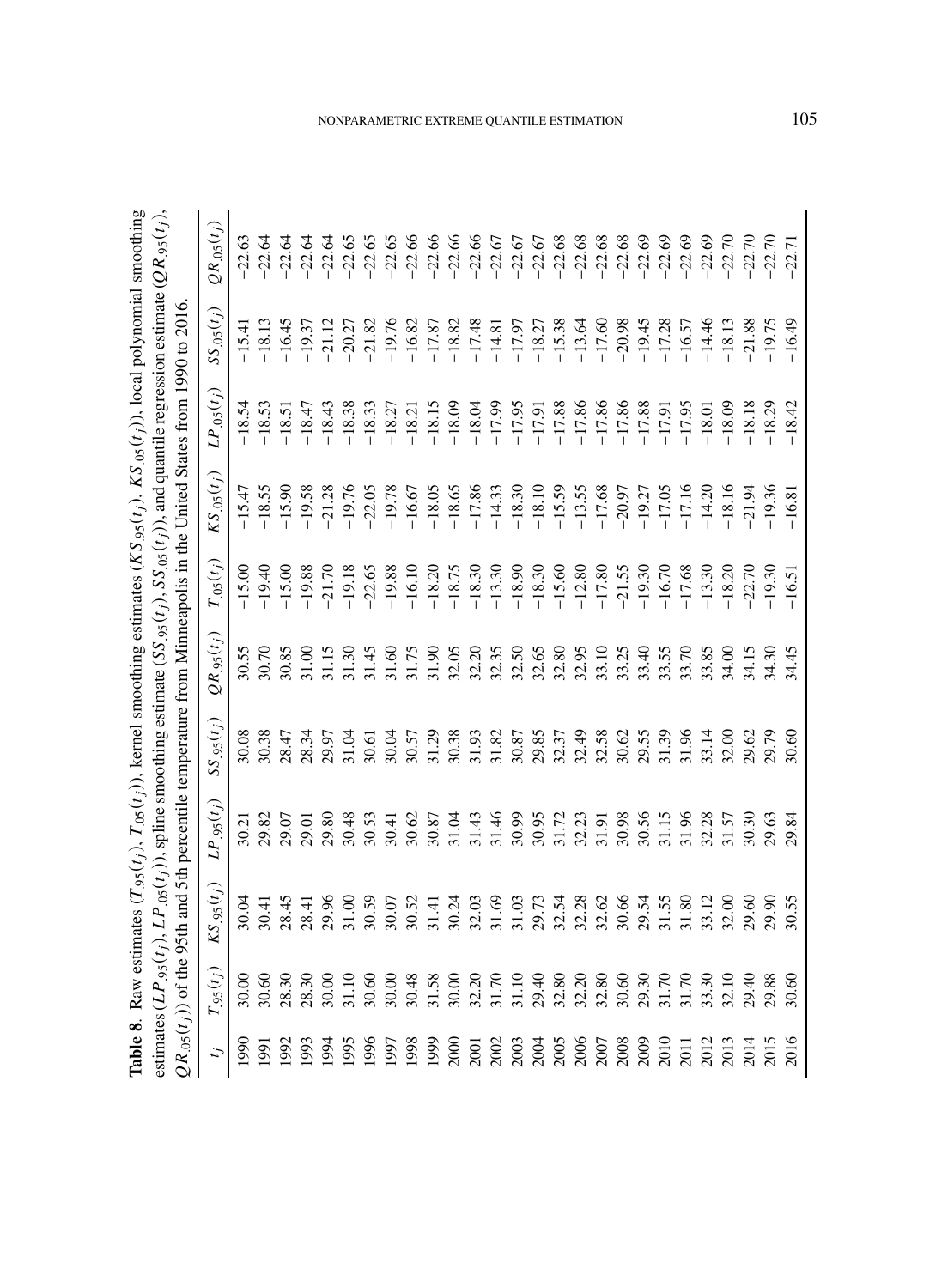|                  |                         | QR.os(t,j) of the 95th and 5th percentile remperature from Portland in the Chited States from 1990 to 2016 |                                  |                         |                               |                                                                                                                                             |                                                                                                                                                                                                                                                                                                                     |                                                                                                                                                   |                                                                      |                                  |
|------------------|-------------------------|------------------------------------------------------------------------------------------------------------|----------------------------------|-------------------------|-------------------------------|---------------------------------------------------------------------------------------------------------------------------------------------|---------------------------------------------------------------------------------------------------------------------------------------------------------------------------------------------------------------------------------------------------------------------------------------------------------------------|---------------------------------------------------------------------------------------------------------------------------------------------------|----------------------------------------------------------------------|----------------------------------|
|                  | $T_{.95}(t_j)$          | $KS.95(t_j)$                                                                                               | $LP_{.95}(t_j)$                  | $SS$ , 95 $(t_j)$       | $QR$ , 95 $(t_j)$             | $T_{.05}(t_j)$                                                                                                                              | $KS_{.05}(t_j)$                                                                                                                                                                                                                                                                                                     | $LP_{.05}(t_j)$                                                                                                                                   | $SS_{.05}(t_j)$                                                      | $QR_{.05}(t_j)$                  |
| 0661             | 29.30                   | 29.42                                                                                                      | 29.59                            |                         | 30.60                         | $-11.58$                                                                                                                                    | $-13.79$                                                                                                                                                                                                                                                                                                            | $-13.8$                                                                                                                                           | $-13.81$                                                             | $-17.13$                         |
| 1661             | 30.60                   | 30.24                                                                                                      | 29.52                            | 29.51<br>29.92<br>29.31 | 30.6C                         | $-13.30$                                                                                                                                    | $-13.89$                                                                                                                                                                                                                                                                                                            |                                                                                                                                                   |                                                                      | $-17.15$                         |
| <b>1992</b>      | 27.65                   | 28.09                                                                                                      | 29.08                            |                         |                               |                                                                                                                                             |                                                                                                                                                                                                                                                                                                                     | $\begin{array}{rrrr} -1 & 33 & 80 \\ -1 & 33 & 72 \\ -1 & 33 & 72 \\ -1 & 33 & 72 \\ -1 & 33 & 64 \\ -1 & 33 & 67 \\ -1 & 33 & 67 \\ \end{array}$ | $-13.79$<br>$-13.75$<br>$-13.79$<br>$-13.70$<br>$-13.68$<br>$-13.68$ | $-17.16$                         |
| $-565$           | 29.88                   | 29.61                                                                                                      | 29.07                            |                         |                               | $-113.30$<br>$-115.60$<br>$-17.20$<br>$-13.90$<br>$-12.68$                                                                                  | $\frac{1}{3}$ $\frac{1}{3}$ $\frac{1}{3}$ $\frac{1}{3}$ $\frac{1}{3}$ $\frac{1}{3}$ $\frac{1}{3}$ $\frac{1}{3}$ $\frac{1}{3}$ $\frac{1}{3}$ $\frac{1}{3}$ $\frac{1}{3}$ $\frac{1}{3}$ $\frac{1}{3}$ $\frac{1}{3}$ $\frac{1}{3}$ $\frac{1}{3}$ $\frac{1}{3}$ $\frac{1}{3}$ $\frac{1}{3}$ $\frac{1}{4}$ $\frac{1}{5}$ |                                                                                                                                                   |                                                                      | $-17.18$                         |
| 1994             | 28.90                   |                                                                                                            | 28.98                            |                         |                               |                                                                                                                                             |                                                                                                                                                                                                                                                                                                                     |                                                                                                                                                   |                                                                      | $-17.20$                         |
| 5661             |                         |                                                                                                            | 28.56<br>28.32<br>28.72<br>28.60 |                         |                               |                                                                                                                                             |                                                                                                                                                                                                                                                                                                                     |                                                                                                                                                   |                                                                      | $-17.22$                         |
| 9661             | 28.90<br>27.20          |                                                                                                            |                                  |                         |                               |                                                                                                                                             |                                                                                                                                                                                                                                                                                                                     |                                                                                                                                                   |                                                                      | $-17.24$                         |
| L661             |                         |                                                                                                            |                                  |                         |                               |                                                                                                                                             |                                                                                                                                                                                                                                                                                                                     |                                                                                                                                                   | $-13.66$                                                             | $-17.25$                         |
| 8661             | 29.40<br>28.30<br>29.40 |                                                                                                            |                                  |                         |                               | $-3.30$<br>$-3.50$<br>$-3.50$<br>$-3.50$<br>$-3.50$<br>$-3.50$<br>$-3.50$<br>$-3.50$<br>$-3.50$<br>$-3.50$<br>$-3.50$<br>$-3.50$<br>$-3.50$ |                                                                                                                                                                                                                                                                                                                     |                                                                                                                                                   | $-13.61$<br>$-13.60$<br>$-13.58$                                     | $-17.27$                         |
| 6661             |                         |                                                                                                            |                                  |                         |                               |                                                                                                                                             |                                                                                                                                                                                                                                                                                                                     |                                                                                                                                                   |                                                                      | $-17.29$                         |
| 200C             | 27.20<br>29.40          |                                                                                                            | $28.52$<br>29.04                 |                         |                               |                                                                                                                                             |                                                                                                                                                                                                                                                                                                                     |                                                                                                                                                   |                                                                      | $-17.31$                         |
| 100 <sub>1</sub> |                         |                                                                                                            |                                  |                         |                               |                                                                                                                                             |                                                                                                                                                                                                                                                                                                                     | $-13.62$                                                                                                                                          |                                                                      | $-17.33$                         |
| 2002             | 30.48                   |                                                                                                            |                                  |                         |                               |                                                                                                                                             |                                                                                                                                                                                                                                                                                                                     |                                                                                                                                                   |                                                                      |                                  |
| 2003             | 28.20                   |                                                                                                            | 29.26<br>28.52<br>28.01          |                         |                               |                                                                                                                                             |                                                                                                                                                                                                                                                                                                                     |                                                                                                                                                   | $-13.56$<br>-13.54                                                   | $-17.34$<br>$-17.36$<br>$-17.38$ |
| 2004             | 26.70                   |                                                                                                            |                                  |                         |                               |                                                                                                                                             |                                                                                                                                                                                                                                                                                                                     |                                                                                                                                                   | $-13.52$<br>-13.50                                                   |                                  |
| 2005             | 29.40<br>27.80          |                                                                                                            | 28.26<br>28.39                   |                         |                               |                                                                                                                                             |                                                                                                                                                                                                                                                                                                                     |                                                                                                                                                   |                                                                      | $-17.40$                         |
| 2006             |                         |                                                                                                            |                                  |                         |                               |                                                                                                                                             |                                                                                                                                                                                                                                                                                                                     |                                                                                                                                                   | $-13.48$                                                             | $-17.42$                         |
| 2007             |                         |                                                                                                            |                                  |                         |                               |                                                                                                                                             |                                                                                                                                                                                                                                                                                                                     |                                                                                                                                                   |                                                                      | $-17.44$                         |
| <b>2008</b>      |                         |                                                                                                            | 28.30<br>28.05                   |                         |                               |                                                                                                                                             |                                                                                                                                                                                                                                                                                                                     |                                                                                                                                                   |                                                                      | $-17.45$                         |
| 5009             | 28.90<br>27.80<br>27.20 |                                                                                                            | 28.19                            |                         |                               |                                                                                                                                             |                                                                                                                                                                                                                                                                                                                     |                                                                                                                                                   | $-13.46$<br>$-13.42$<br>$-13.40$<br>$-13.40$                         | $-17.47$                         |
| 201C             |                         |                                                                                                            | 28.68                            |                         |                               |                                                                                                                                             |                                                                                                                                                                                                                                                                                                                     |                                                                                                                                                   |                                                                      | $-17.49$                         |
| 2011             | 30.0C<br>28.3C          |                                                                                                            | 28.68                            |                         |                               |                                                                                                                                             | $-13.14$                                                                                                                                                                                                                                                                                                            |                                                                                                                                                   | $-13.38$                                                             | $-17.51$                         |
| 2012             | 28.3C<br>28.9C          |                                                                                                            | 28.53<br>28.58                   |                         |                               |                                                                                                                                             |                                                                                                                                                                                                                                                                                                                     |                                                                                                                                                   | $-13.36$<br>-13.34                                                   | $-17.53$                         |
| 2013             |                         |                                                                                                            |                                  |                         |                               |                                                                                                                                             |                                                                                                                                                                                                                                                                                                                     |                                                                                                                                                   |                                                                      | $-17.54$                         |
| 2014             | 28.20                   |                                                                                                            | 28.7C                            |                         | $30.45$<br>$30.48$<br>$30.48$ |                                                                                                                                             |                                                                                                                                                                                                                                                                                                                     |                                                                                                                                                   |                                                                      | $-17.56$                         |
| 2015             | 29.30                   |                                                                                                            | 29.17                            |                         |                               | $-9.85$<br>$-12.80$<br>$-17.58$<br>$-17.58$                                                                                                 | $-13.36$<br>$-13.36$<br>$-13.34$                                                                                                                                                                                                                                                                                    |                                                                                                                                                   | $-13.32$<br>$-13.27$<br>$-13.27$                                     |                                  |
|                  | 30.48                   |                                                                                                            | 30.11                            | 30.47                   | 30.48                         |                                                                                                                                             | $-13.53$                                                                                                                                                                                                                                                                                                            | $-13.92$                                                                                                                                          |                                                                      | $-17.60$                         |

## CHOWDHURY, GADIDOV, LE, WANG, & VANBRACKLE

**Table 9**

. Raw estimates (

 $T_{.95}(t_j),\,T_{.05}(t_j)$ 

), kernel smoothing estimates (

 $KS_{.95}(t_j)$ ,  $KS_{.05}(t_j)$ 

), local polynomial smoothing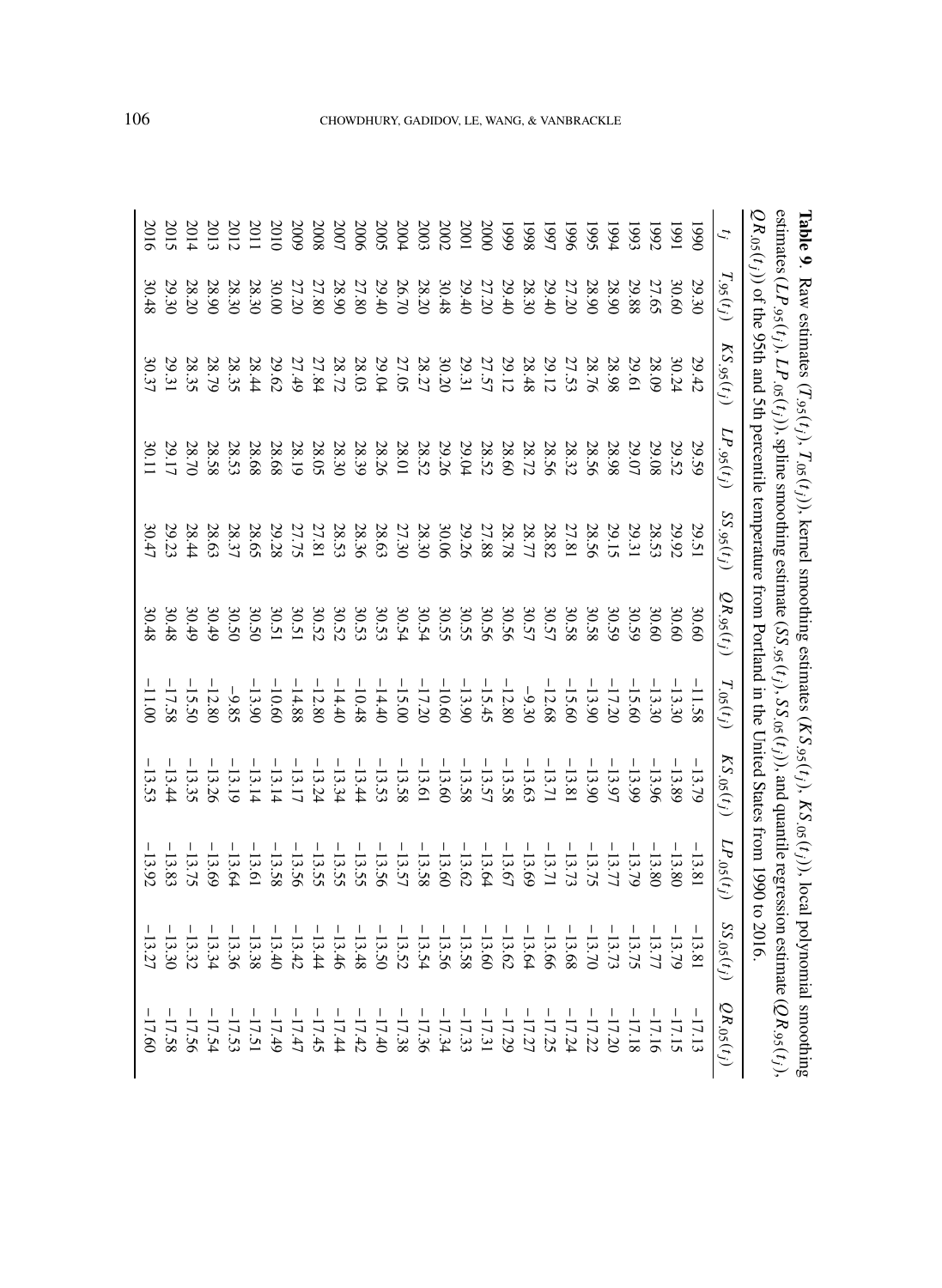|                                                                                                                                                   |                                                                                                                                                                            | <sup>10</sup> to 2016.                                                                                   |
|---------------------------------------------------------------------------------------------------------------------------------------------------|----------------------------------------------------------------------------------------------------------------------------------------------------------------------------|----------------------------------------------------------------------------------------------------------|
| es $(KS.95(t_j), KS.05(t_j))$ , local polynomial sm<br><b>Table 10.</b> Raw estimates $(T_{.95}(t_j), T_{.05}(t_j))$ , kernel smoothing estimates | estimates (LP $_{.95}(t_j)$ ), LP $_{.05}(t_j)$ ), spline smoothing estimate (SS $_{.95}(t_j)$ ), SS $_{.05}(t_j)$ ), and quantile regression estimate (QR $_{.95}(t_j)$ ) | $QR_{.05}(tf))$ of the 95th and 5th percentile temperature from San Diago in the United States from 1990 |
|                                                                                                                                                   |                                                                                                                                                                            |                                                                                                          |

|              | $.95(t_j)$ | $KS_{.95}(t_{j})$ | $LP_{.95}(t_j)$                                                                                                                                                                                                                   | $SS_{.95}(t_j)$ | $QR_{.95}(t_j)$ | $T_{.05}(t_j)$                 | $KS_{.05}(t_{j})$ | $LP_{.05}(t_j)$ | $SS_{.05}(t_j)$              | $QR_{.05}(t_i)$ |
|--------------|------------|-------------------|-----------------------------------------------------------------------------------------------------------------------------------------------------------------------------------------------------------------------------------|-----------------|-----------------|--------------------------------|-------------------|-----------------|------------------------------|-----------------|
| 990          |            |                   |                                                                                                                                                                                                                                   |                 |                 |                                |                   |                 |                              |                 |
| 1661         |            |                   |                                                                                                                                                                                                                                   |                 |                 |                                |                   |                 |                              |                 |
|              |            |                   |                                                                                                                                                                                                                                   |                 |                 |                                |                   |                 |                              |                 |
| 1993<br>1993 |            |                   |                                                                                                                                                                                                                                   |                 |                 |                                |                   |                 | 5.34<br>7.25<br>7.59<br>7.53 |                 |
| $-994$       |            |                   | Li Thur Sensi Li Thur Sensi Li Thur Sensi Li Thur Sensi Li Thur Sensi Li Thur Sensi Li Thur Sensi Li Thur Sensi<br>1989 - Paris Li Thur Sensi Li Thur Sensi Li Thur Sensi Li Thur Sensi Li Thur Sensi Li Thur Sensi Li Thur Sensi |                 |                 | 6.73<br>7.32<br>6.7.80<br>5.10 |                   |                 |                              |                 |
|              |            |                   |                                                                                                                                                                                                                                   |                 |                 |                                |                   |                 |                              |                 |
|              |            |                   |                                                                                                                                                                                                                                   |                 |                 |                                |                   |                 |                              |                 |
|              |            |                   |                                                                                                                                                                                                                                   |                 |                 |                                |                   |                 |                              |                 |
|              |            |                   |                                                                                                                                                                                                                                   |                 |                 |                                |                   |                 |                              |                 |
|              |            |                   |                                                                                                                                                                                                                                   |                 |                 |                                |                   |                 |                              |                 |
|              |            |                   |                                                                                                                                                                                                                                   |                 |                 |                                |                   |                 |                              |                 |
|              |            |                   |                                                                                                                                                                                                                                   |                 |                 |                                |                   |                 |                              |                 |
|              |            |                   |                                                                                                                                                                                                                                   |                 |                 |                                |                   |                 |                              |                 |
|              |            |                   |                                                                                                                                                                                                                                   |                 |                 |                                |                   |                 |                              |                 |
|              |            |                   |                                                                                                                                                                                                                                   |                 |                 |                                |                   |                 |                              |                 |
|              |            |                   |                                                                                                                                                                                                                                   |                 |                 |                                |                   |                 |                              |                 |
|              |            |                   |                                                                                                                                                                                                                                   |                 |                 |                                |                   |                 |                              |                 |
|              |            |                   |                                                                                                                                                                                                                                   |                 |                 |                                |                   |                 |                              |                 |
|              |            |                   |                                                                                                                                                                                                                                   |                 |                 |                                |                   |                 |                              |                 |
|              |            |                   |                                                                                                                                                                                                                                   |                 |                 |                                |                   |                 |                              |                 |
|              |            |                   |                                                                                                                                                                                                                                   |                 |                 |                                |                   |                 |                              |                 |
|              |            |                   |                                                                                                                                                                                                                                   |                 |                 |                                |                   |                 |                              |                 |
|              |            |                   |                                                                                                                                                                                                                                   |                 |                 |                                |                   |                 |                              |                 |
|              |            |                   |                                                                                                                                                                                                                                   |                 |                 |                                |                   |                 |                              |                 |
|              |            |                   |                                                                                                                                                                                                                                   |                 |                 |                                |                   |                 |                              |                 |
|              |            |                   |                                                                                                                                                                                                                                   |                 |                 |                                |                   |                 |                              |                 |
|              |            |                   |                                                                                                                                                                                                                                   |                 |                 | 8.90                           |                   |                 |                              |                 |